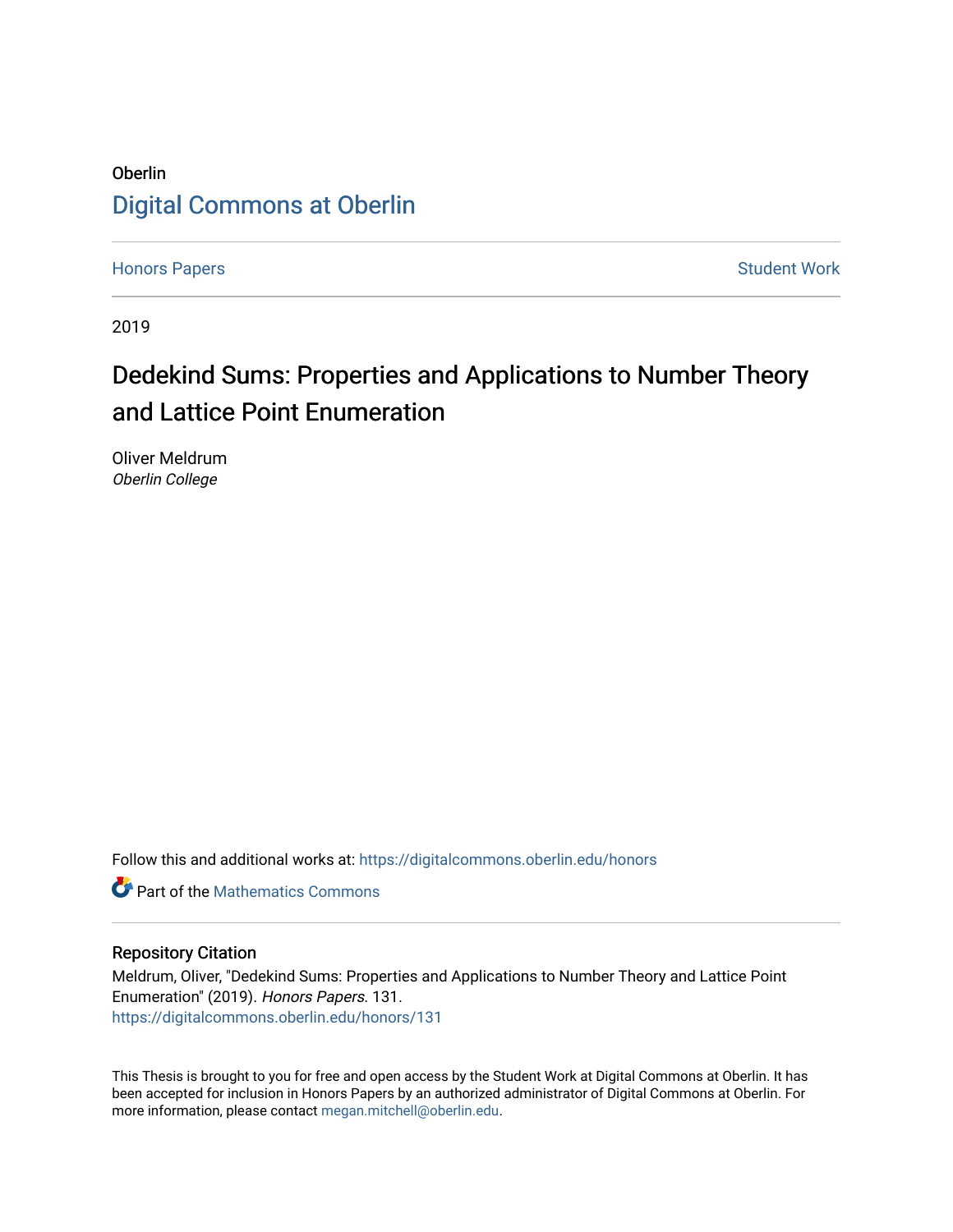# Dedekind Sums

Properties and Applications to Number Theory and Lattice Point Enumeration

Oliver Meldrum

Advisor: Kevin Woods Oberlin College April 5, 2019

I affirm that I have adhered to the Honor Code in this Assignment.

Plen Men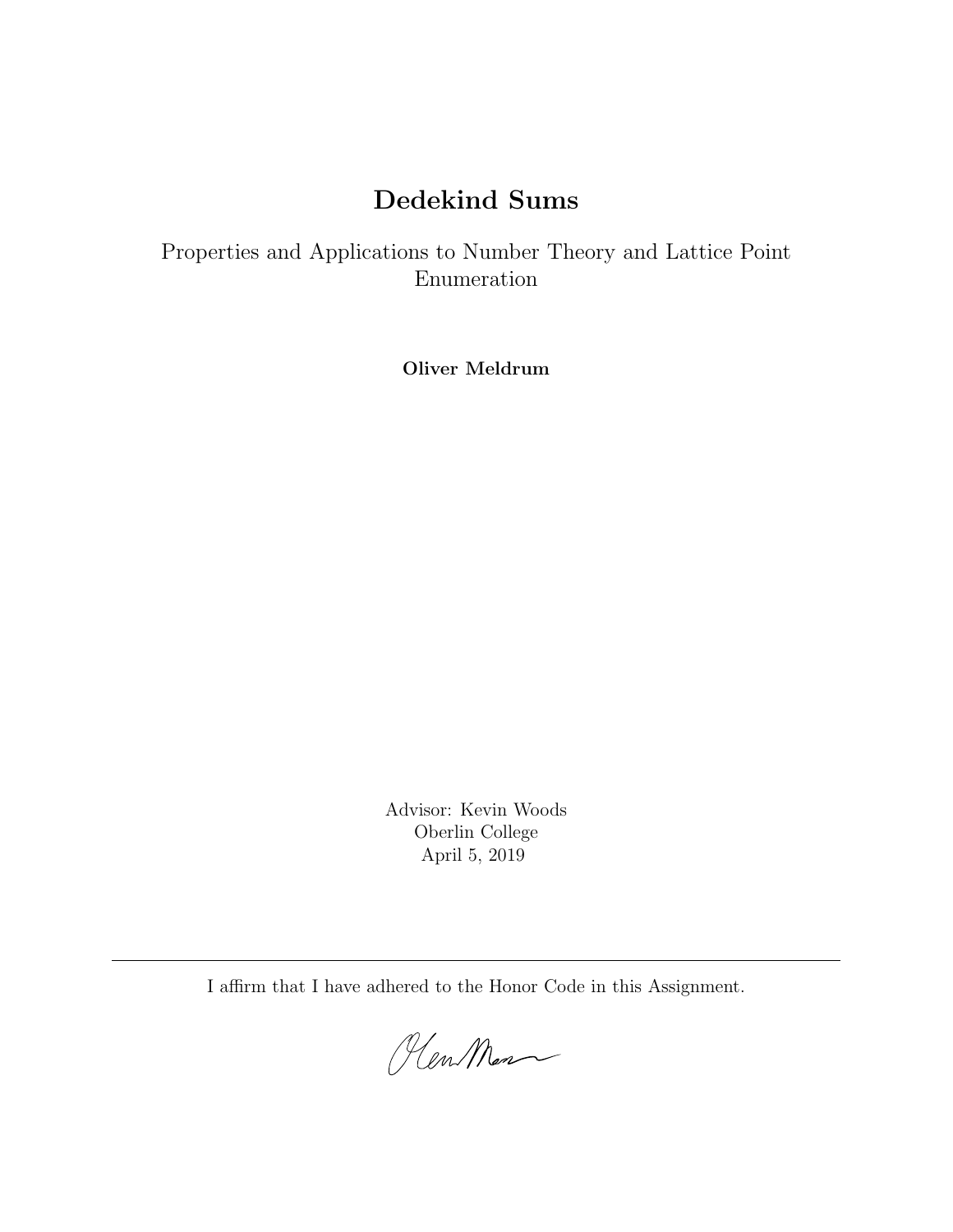## 1 Introduction

Dedekind sums are defined [16, p. 1] as follows for integers a, b with  $b \geq 1$ :

$$
s(a,b) = \sum_{k \bmod b} \left( \left( \frac{k}{b} \right) \right) \left( \left( \frac{ak}{b} \right) \right),
$$

where for  $x \in \mathbb{R}$  the sawtooth function is defined as



In this paper, we will explore the origins, applications, and properties of these sums and one of their generalizations. We seek to explain what these sums represent and how they behave by exploring some of their arithmetic properties. In addition, we hope to show the reader why one should care about these sums. We do this by presenting two important areas in which these sums appear: number theory and the study of enumerating lattice points inside of polytopes. While these are two of the most prominent areas in which Dedekind sums appear, they are by no means the only ones. Dedekind sums appear in areas as diverse as computer science  $[10]$ , topology  $[9]$ , geometry  $[2]$ , and many others.

The first section explores the arithmetic properties of Dedekind sums. We start by showing some basic properties which help us understand the nature of the sums as a function of two integers or one rational number. We then state the reciprocity theorem which sits at the heart of understanding the sums. Using this reciprocity theorem, we show a deep connection to continued fractions and the Euclidean algorithm, before finishing with another application of the reciprocity theorem which adds insight into the behavior of the sums.

In the second section, we motivate Dedekind sums with applications and connections to two different areas of mathematics. First, we explore the connection with various number theory topics, including the theory of quadratic residues and the Dedekind  $\eta$  function which is the origin of Dedekind sums. Secondly, we show how Dedekind sums and a natural generalization, the Fourier-Dedekind sums, are key in counting lattice points inside of polytopes.

We conclude by exploring some recent efforts to answer open questions about specific values of Dedekind sums.

#### 1.1 Fundamental Properies

We start by stating the following elementary and useful proposition.

#### Proposition 1.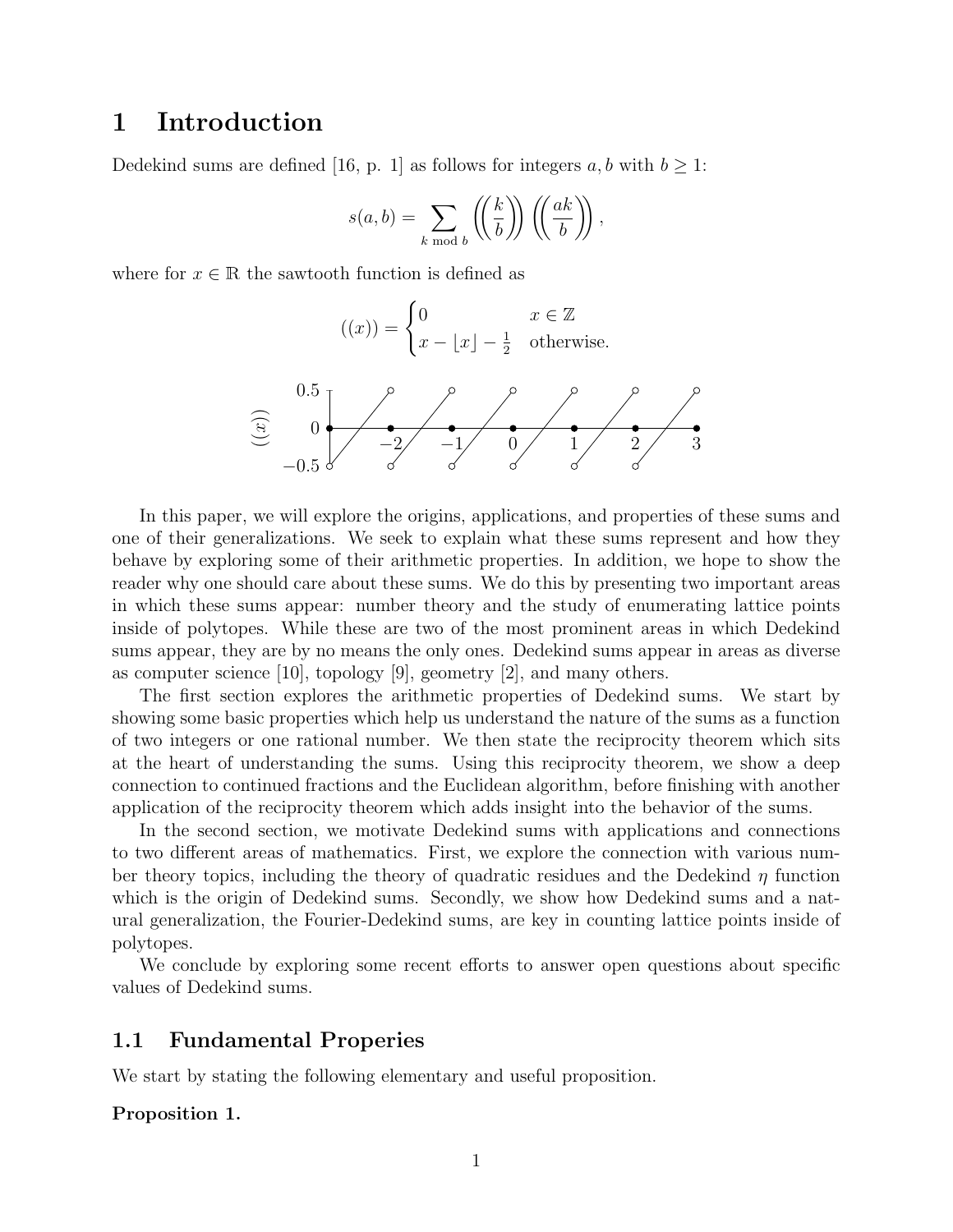- (i)  $s(-a, b) = -s(a, b)$
- (ii) If  $a \equiv a' \pmod{b}$  then  $s(a, b) = s(a', b)$
- (iii) If  $aa' \equiv 1 \pmod{b}$ , then  $s(a, b) = s(a', b)$ .

*Proof.* (from [16, p. 26]<sup>1</sup>) (i) and (ii) follow from the oddness and periodicity of the sawtooth function. We can see (iii) through the following simple computation. Since  $a'$  is relatively prime to b, multiplying  $\{0, 1, 2, \ldots, b-1\}$  by a' just permutes these so we can replace k with  $a'k$  in our sum:

$$
s(a,b) = \sum_{k \bmod b} \left( \left( \frac{k}{b} \right) \right) \left( \left( \frac{ak}{b} \right) \right)
$$
  
= 
$$
\sum_{k \bmod b} \left( \left( \frac{a'k}{b} \right) \right) \left( \left( \frac{aa'k}{b} \right) \right)
$$
  
= 
$$
\sum_{k \bmod b} \left( \left( \frac{k}{b} \right) \right) \left( \left( \frac{a'k}{b} \right) \right) = s(a',b).
$$

 $\Box$ 

Note that (ii) shows that  $s(a, b)$  is periodic in a with period b. This periodicity is very similar to the periodicity of the greatest common divisor function. We will see that there are many similarities between these two functions.

It turns out that for b prime, the above relations (ii) and (iii) have a converse. Namely, if  $s(a, b) = s(a', b)$  then either  $a \equiv a' \pmod{p}$  or  $aa' \equiv 1 \pmod{p}$  [4, p. 162]. We will later discuss this and the interesting ways that the converse fails for composite moduli, b.

Now, we state a useful lemma about the sawtooth function.

**Lemma 1.** For any  $x \in \mathbb{R}$ ,  $\sum_{k=0}^{b-1} ((\frac{k+x}{b})) = ((x)).$ 

*Proof.* (from [16]) We consider the function  $D(x) = \sum_{k=0}^{b-1} ((\frac{k+x}{b})) - ((x))$ . We know  $D(x +$  $m = D(x)$  for integers m since  $((x + m)) = ((x))$  and replacing x by  $x + m$  in  $(((k + x)/b))$ just shifts the index of the sum and leaves the total sum unchanged. So, we restrict  $0 \leq x < 1$ . When  $x = 0$ ,

$$
D(0) = \sum_{k=0}^{b-1} \left( \left( \frac{k}{b} \right) \right) = \sum_{k=1}^{b-1} \left( \frac{k}{b} - \frac{1}{2} \right) = \frac{b(b-1)}{2b} - \frac{b-1}{2} = 0.
$$

<sup>1</sup>During much of this honors project and resulting paper, the Carus Mathematical Monographs on Dedekind Sums by Hans Rademacher and Emil Grosswald [16] served as a guide. Since it was published in 1972 following the death of Professor Redamacher, the knowledge about Dedekind sums has been greatly expanded. In this paper, we seek to both highlight what we find to be the most interesting parts of this book while extending the theory to include the more modern results and rich avenues of research that have followed.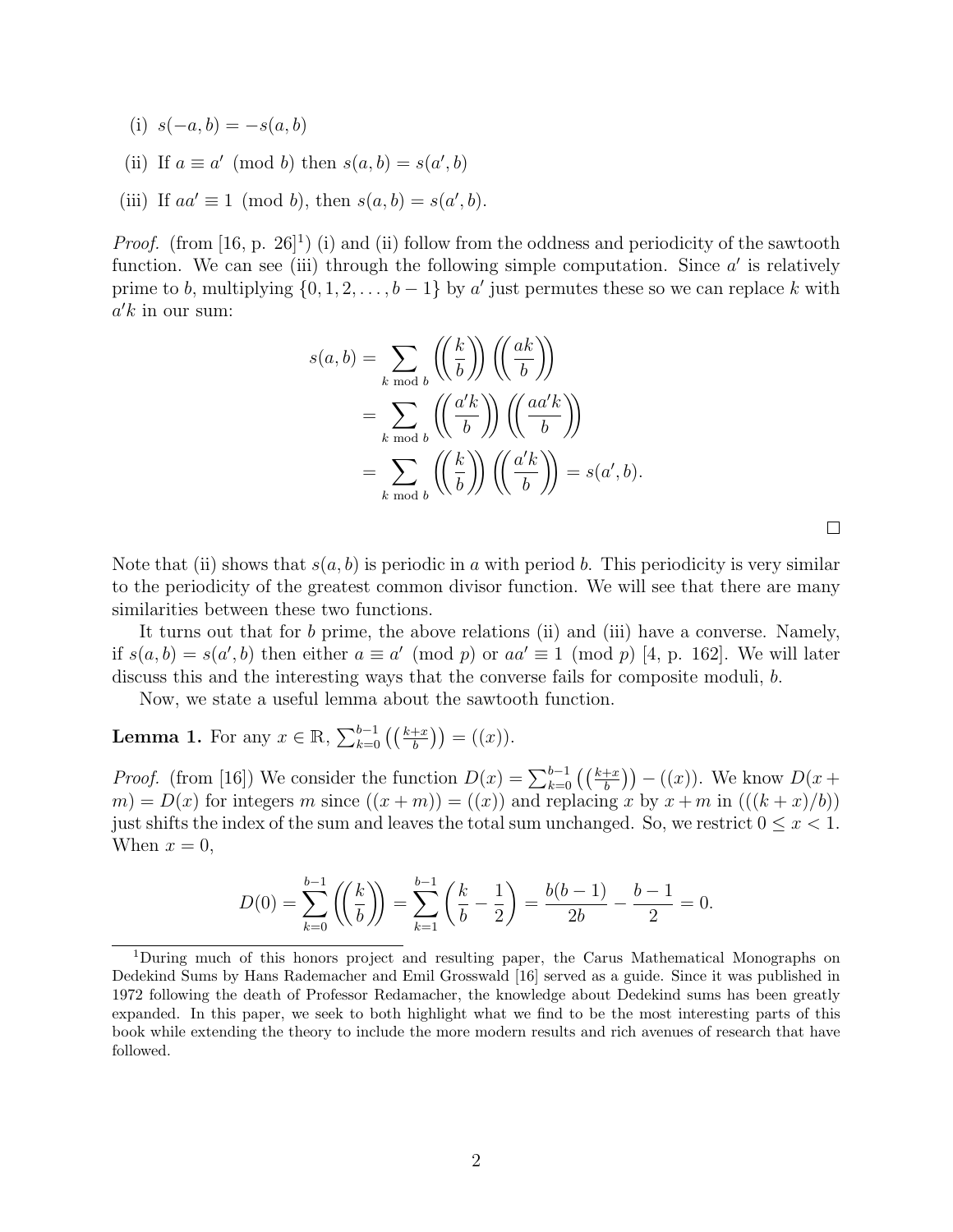When  $0 < x < 1$ , we write  $D(0) = \sum_{k \bmod b} \left( \left( \frac{k+x}{b} \right) \right) - \left( x \right)$ . Similar to above, we pick representatives k for each of the residue classes mod b such that  $0 < \frac{k+x}{b} < 1$ . Then we have

$$
D(0) = \sum_{k=0}^{b-1} \left( \frac{k+x}{b} - \frac{1}{2} \right) - \left( x - \frac{1}{2} \right) = \frac{b(b-1)}{2b} + \frac{xb}{b} - \frac{b}{2} - x + \frac{1}{2} = \frac{b-1}{2} - \frac{b-1}{2} = 0.
$$

We can use Lemma 1 to simplify Dedekind sums further with the following slightly surprising result.

**Proposition 2.** For any integer  $m > 0$ ,  $s(am, bm) = s(a, b)$ .

This shows that for rational numbers  $x = \frac{a}{b}$  we can define the Dedekind sum  $s(x) = s(a, b)$ without worrying about how the fraction  $x$  is expressed.

*Proof.* (from [17]) In the following sum, express  $k = \alpha b + \beta$  with  $\alpha, \beta$  integers and  $0 \le \beta < b$ . Then we have

$$
s(am, bm) = \sum_{k=0}^{bm-1} \left( \left( \frac{k}{bm} \right) \right) \left( \left( \frac{kam}{bm} \right) \right)
$$
  
\n
$$
= \sum_{\alpha=0}^{m-1} \sum_{\beta=0}^{b-1} \left( \left( \frac{\alpha b + \beta}{bm} \right) \right) \left( \left( \frac{(\alpha b + \beta)a}{b} \right) \right)
$$
  
\n
$$
= \sum_{\alpha=0}^{m-1} \sum_{\beta=0}^{b-1} \left( \left( \frac{\alpha b + \beta}{bm} \right) \right) \left( \left( \frac{\beta a}{b} \right) \right)
$$
  
\n
$$
= \sum_{\beta=0}^{b-1} \left( \left( \frac{\beta a}{b} \right) \right) \sum_{\alpha=0}^{m-1} \left( \left( \frac{\alpha + \beta/b}{m} \right) \right).
$$
  
\n
$$
= \sum_{\beta=0}^{b-1} \left( \left( \frac{\beta a}{b} \right) \right) \left( \left( \frac{\beta}{b} \right) \right) = s(a, b).
$$
 (by Lemma 1)

With this basic understanding of the behavior of Dedekind sums, we can state the previously mentioned reciprocity theorem.

**Theorem 1.** [Dedekind reciprocity] Let a and b be coprime integers. Then

$$
s(a,b) + s(b,a) = -\frac{1}{4} + \frac{1}{12} \left( \frac{a}{b} + \frac{b}{a} + \frac{1}{ab} \right).
$$

There are many proofs of this including those using elementary methods, those using analytic methods, one peculiar one using Stieltjes integrals, and two that we will see later in this paper (see e.g. [1, p. 62], [4, p. 153], [16]).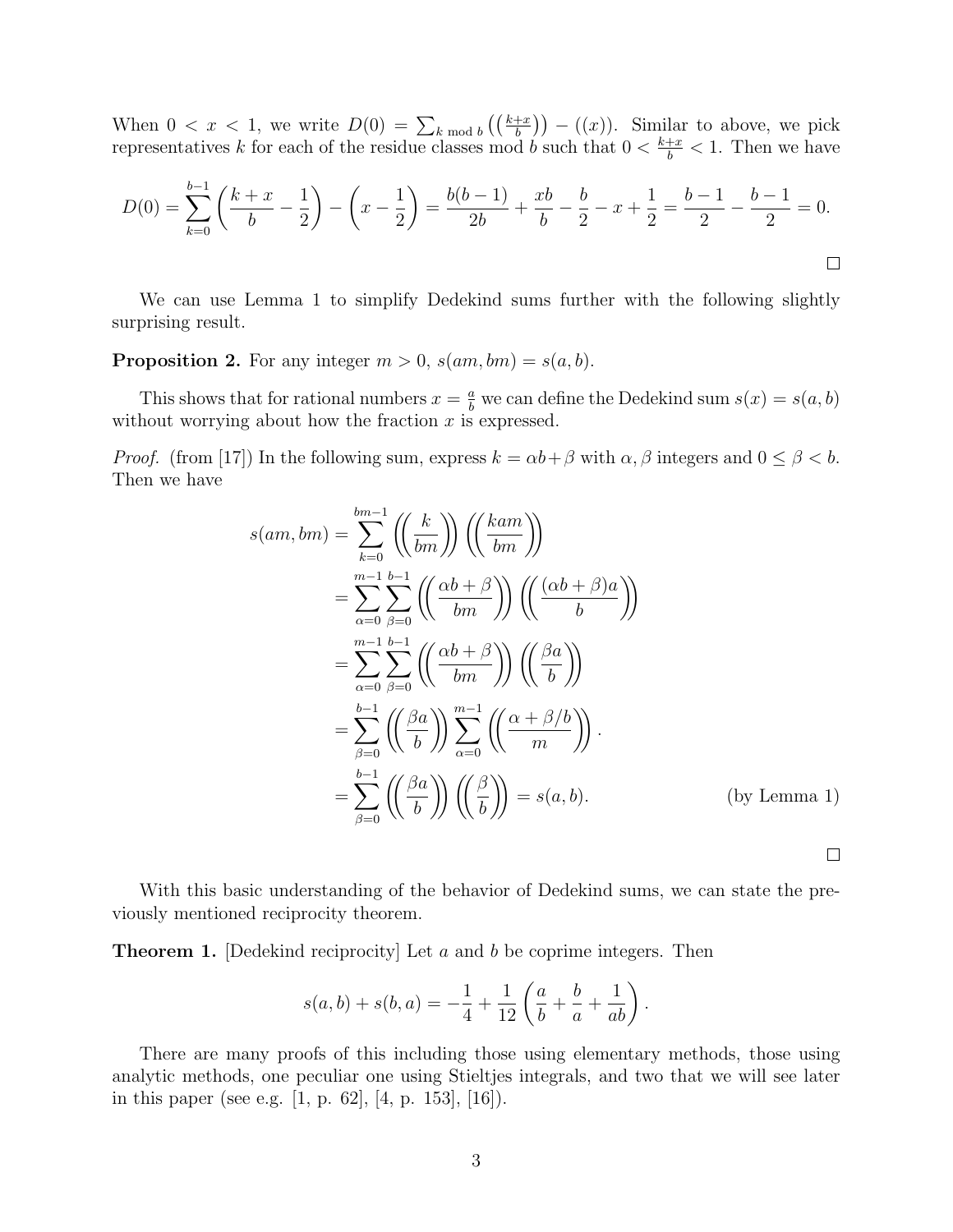One important result of Theorem 1, along with Proposition 1, is that Dedekind sums can be computed using the Euclidean algorithm in the same way that the greatest common divisor is calculated. We know that this runs quickly  $(\mathcal{O}(\log(b))$  for calculating  $s(a, b)$  [4, p. 7]). In the next section, we will see how this idea can be exploited to find a representation of the Dedekind sum in terms of continued fractions.

Theorem 1 is central to the study and use of Dedekind sums. Although it is still widely used, it has been generalized many times. The most cited one is the following three term relation due to Redemacher [15].

**Theorem 2.** Let  $a, b$  and  $c$  be pairwise coprime integers and let  $a', b'$  and  $c'$  be such that  $aa' \equiv 1 \pmod{bc}$ ,  $bb' \equiv 1 \pmod{ac}$ ,  $cc' \equiv 1 \pmod{ab}$ . Then

$$
s(bc', a) + s(ca', b) + s(ab', c) = -\frac{1}{4} + \frac{1}{12} \left( \frac{a}{bc} + \frac{b}{ac} + \frac{c}{ab} \right).
$$

We say that this is a generalization since letting  $c = 1$  gives Theorem 1. In addition, as recently as 2015, Xiaoying Du And Lei Zhang [5] found another reciprocity formula and proved it using analytic methods and Dirichlet L-functions.

**Theorem 3.** Let a, b be coprime integers with  $aa' \equiv 1 \pmod{b}$  and  $bb' \equiv 1 \pmod{a}$ .

$$
12(s(2b', a) + s(2a', b)) = \frac{a^2 + b^2 + 4}{24ab} - \frac{1}{4}.
$$

Theorems 2 and 3 are just two of many similar results which appear regularly in the literature. The ubiquity of these sorts of identities demonstrate the surprising symmetry that Dedekind sums have. These relations are often very helpful when working with Dedekind sums.

We have seen that  $s(a, b)$  is periodic in the first term with period b. Another implication of Theorem 1 shows that  $s(a, b)$  is roughly linear with periodic (with period a) fluctuations in the second term. Specifically, we have the following proposition which does not seem to appear in the literature.

**Proposition 3.** For fixed  $a > 0$  and  $b > a$ , write  $b = aq + r$  with  $0 < r \le a$ . Let  $d = (a, b)$ . Then we have

$$
s(a,b) = s(a,r) + \frac{q}{12} - \frac{a^2 + d^2}{12r(a + \frac{r}{q})}.
$$
 (1)

In particular, for all  $b > 1$ ,

$$
\left| s(a,b) - s(a,r) - \frac{q}{12} \right| \le \frac{a}{6}.\tag{2}
$$

Proof. Let  $a = a'd, b = b'd, r = r'd$  so  $b' = a'q + r'$ . This means  $(a', b') = (a', r') = 1$ .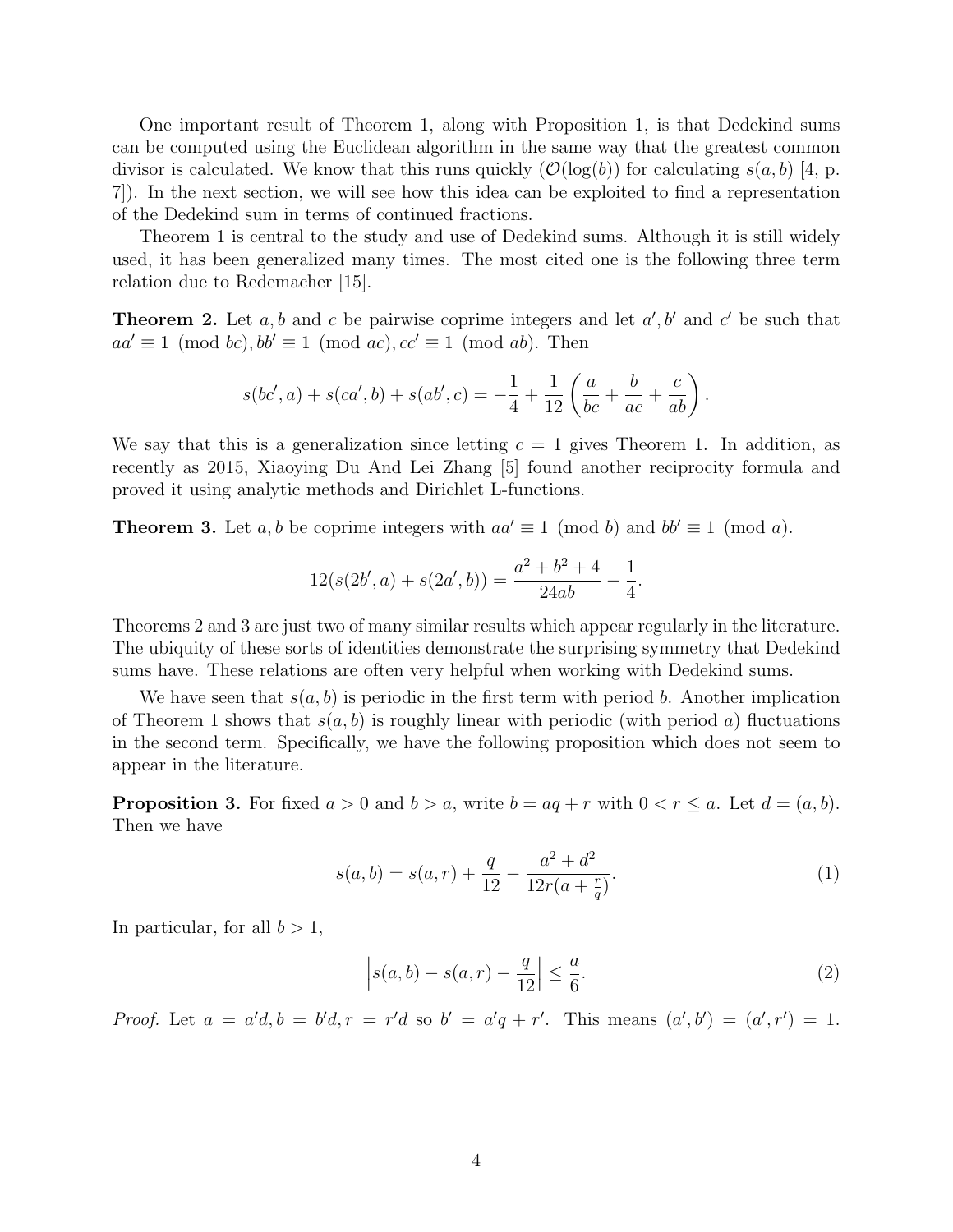Applying Theorem 1 and Proposition 2 each twice, we get

$$
s(a,b) = s(a',r'+qa')
$$
  
\n
$$
= -s(r'+qa',a') - \frac{1}{4} + \frac{1}{12} \left( \frac{a'}{r'+qa'} + \frac{r'+qa'}{a'} + \frac{1}{a'(r'+qa')} \right)
$$
  
\n
$$
= -s(r',a') - \frac{1}{4} + \frac{1}{12} \left( \frac{a'}{r'+qa'} + \frac{r'}{a'} + q + \frac{1}{a'(r'+qa')} \right)
$$
  
\n
$$
= s(a',r') + \frac{1}{4} - \frac{1}{12} \left( \frac{a'}{r'} + \frac{r'}{a'} + \frac{1}{a'r'} \right) - \frac{1}{4} + \frac{1}{12} \left( \frac{a'}{r'+qa'} + \frac{r'}{a'} + q + \frac{1}{a'(r'+qa')} \right)
$$
  
\n
$$
= s(a',r') + \frac{q}{12} + \frac{1}{12} \left( \frac{a'^2 + 1}{a'(r'+qa')} - \frac{a'}{r'} - \frac{1}{a'r'} \right)
$$
  
\n
$$
= s(a,r) + \frac{q}{12} + \frac{1}{12} \left( \frac{a^2 + d^2}{a(r+qa)} - \frac{a}{r} - \frac{d^2}{ar} \right)
$$
  
\n
$$
= s(a,r) + \frac{q}{12} - \frac{q(a^2 + d^2)}{12r(aq+r)}
$$
  
\n
$$
= s(a,r) + \frac{q}{12} - \frac{a^2 + d^2}{12r(a+\frac{r}{q})}.
$$

To see the bound in (2), observe two cases. If  $1 < b \le a$ , then  $s(a, b) = s(a, r)$  and  $q = 0$ so it holds trivially. When  $b > a$ , (1) gives

$$
\left| s(a,b) - s(a,r) - \frac{q}{12} \right| = \left| \frac{a^2 + d^2}{12r(a + \frac{r}{q})} \right| \le \frac{2a^2}{12a} = \frac{a}{6}
$$
  
and  $a + \frac{r}{2} > a$ .

since  $d \leq a, \, r \geq 1$  a  $rac{r}{q} \geq a.$ 

Note that this bound is at least somewhat tight. For example, when  $b = a + 1$  and a is relatively large,

$$
\frac{a^2 + d^2}{12r(a + \frac{r}{q})} \approx \frac{a}{12}.
$$

We can also see this linearity in b in another way. In particular it is not hard  $[1, p. 62]$  to calculate directly that

$$
s(1, b) = \frac{(b-1)(b-2)}{12b}
$$
  
\n
$$
s(2, b) = \frac{(b-1)(b-5)}{24b}.
$$
 (for odd b)

 $\Box$ 

Proving these can be done easily using Theorem 1.

This concludes our discussion of the fundamental properties of Dedekind sums. We have seen that Dedekind sums can be thought of as either a function of a single rational number, or as a periodic function of two integers. In the next section, we will use these ideas to explicitly show the connection between the Euclidean algorithm and evaluating Dedekind sums.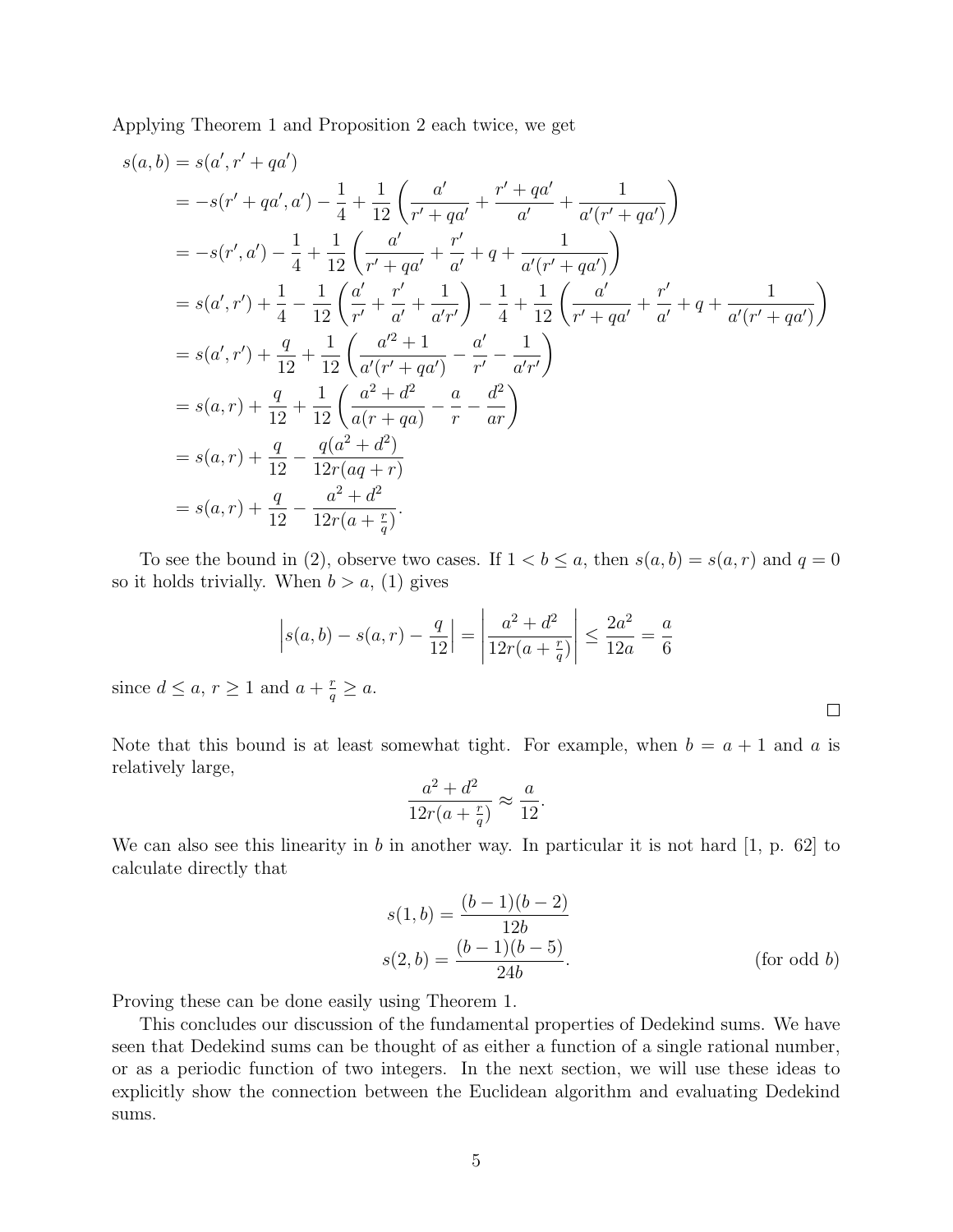#### 1.2 What Values do Dedekind Sums Take?

In [16, p. 28], it is left as an open question whether the following 2 theorems (which have since been proved) are true.

**Theorem 4.** The set  $\{s(a, b) : a, b \in \mathbb{Z}\}\)$  is dense in R.

Theorem 5. The set

$$
\left\{\left(\frac{a}{b},s(a,b)\right)\in\mathbb{R}^2:a,b\in\mathbb{Z},b\neq0\right\},
$$

the graph of Dedekind sums, is dense in  $\mathbb{R}^2$ .

In this section, we present the work of Dean Hickerson which proves these two theorems, while shedding more insight onto how Dedekind sums act through a connection to continued fractions. Clearly, Theorem 5 implies Theorem 4 so we will just prove the former.

For a brief introduction to continued fractions, we follow [14, chapter 7]. First, we apply the Euclidean algorithm for  $u_0, u_1$  relatively prime.

$$
u_0 = u_1 a_0 + u_2
$$
  
\n
$$
u_1 = u_2 a_1 + u_3
$$
  
\n
$$
\vdots
$$
  
\n
$$
u_{j-1} = u_j a_{j-i} + u_{j+1}
$$
  
\n
$$
u_j = u_{j+1} a_j.
$$
  
\n(3)

with  $u_1 > u_2 > \ldots, u_{j+1}$  and  $a_i > 0$  for all  $i \geq 1$ . Letting  $\zeta_i = \frac{u_i}{u_{i+1}}$  $\frac{u_i}{u_{i+1}}$  and re-writing each equation from the Euclidean algorithm, we see that  $\zeta_i = a_i + \frac{1}{\zeta_i+1}$ . So, putting them together gives

$$
\frac{u_0}{u_1} = \zeta_0 = a_1 + \frac{1}{\zeta_1} = a_1 + \frac{1}{a_2 + \frac{1}{\zeta_2}}
$$

This can be extended in the natural way. We let  $\langle a_0, a_1, \ldots, a_j \rangle$  denote this simple continued fraction.

One can see that for  $a_i > 0$  and  $i \geq 1$ , these simple continued fractions uniquely determine all rational numbers [14]. Now, we show how Hickerson uses the simple continued fraction decomposition of  $\frac{h}{k}$  with  $(h, k) = 1$  to compute  $s(h, k)$ .

**Theorem 6.** [7] Let  $\langle a_0, \ldots, a_r \rangle$  be a simple finite continued fraction. Then,

$$
s(\langle a_0, \ldots, a_r \rangle) = \frac{-1 + (-1)^r}{8} + \frac{1}{12} (\langle 0, a_1, \ldots, a_r \rangle + (-1)^{r+1} \langle 0, a_r, \ldots, a_1 \rangle + a_1 - a_2 + \cdots + (-1)^{r+1} a_r)
$$
\n(4)

*Proof.* We proceed by induction on r.

When  $r = 0$ , the LHS of (4) is  $s(\langle a_0 \rangle) = s\left(\frac{a_0}{1}\right)$  $\binom{a_0}{1}$  = 0. And, the right hand side of (4) is also 0.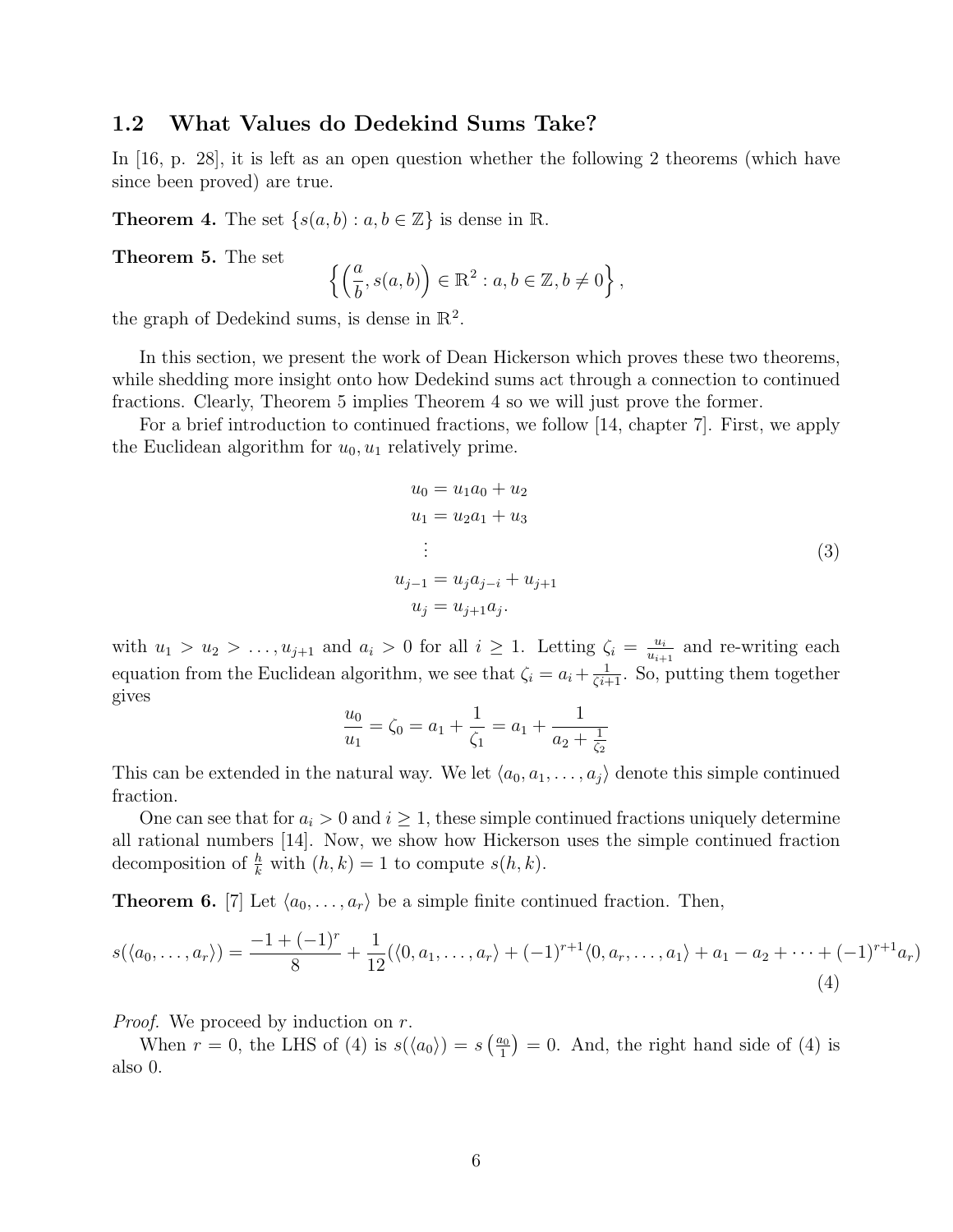Now, assume that (4) holds for  $r-1$  for  $r \geq 1$ . Since  $s(x)$  has period one, we have  $s(\langle a_0, \ldots, a_r \rangle) = s(a_0 + \langle 0, a_1 \ldots, a_r \rangle) = s(\langle 0, \ldots, a_r \rangle)$ . Now, let  $\frac{h}{k} = \langle 0, \ldots, a_r \rangle$  with  $(h, k) =$ 1. Theorem 1 gives

$$
s(\langle 0, a_1 \dots, a_r \rangle) = -\frac{1}{4} + \frac{1}{12} \left( \langle 0, \dots, a_r \rangle + \frac{1}{\langle 0, a_1, \dots, a_r \rangle} + \frac{1}{hk} \right) - s \left( \frac{1}{\langle 0, a_1, \dots, a_r \rangle} \right)
$$

$$
s(\langle 0, a_1 \dots, a_r \rangle) = -\frac{1}{4} + \frac{1}{12} \left( \langle 0, \dots, a_r \rangle + \langle a_1, \dots, a_r \rangle + \frac{1}{hk} \right) - s(\langle a_1, \dots, a_r \rangle)
$$

Since  $\frac{1}{(0,x_1,...,x_n)} = \langle x_1,...,x_n \rangle$  by the construction of continued fractions. Now we apply the induction hypothesis to get

$$
s(\langle 0, a_1..., a_r \rangle) = -\frac{1}{4} + \frac{1}{12} \left( \langle 0,..., a_r \rangle + \langle a_1,..., a_r \rangle + \frac{1}{hk} \right) - \frac{-1 + (-1)^{r-1}}{8}
$$
  

$$
- \frac{1}{12} (\langle 0, a_2,..., a_r \rangle + (-1)^r \langle 0, a_r,..., a_2 \rangle + a_2 - a_3 + \dots + (-1)^r a_r)
$$
  

$$
= -\frac{-1 + (-1)^{r-1}}{8} + \frac{1}{12} \left( \langle 0, a_1,..., a_r \rangle + \frac{1}{hk} + a_1 + \langle 0, a_2,..., a_r \rangle \right)
$$
  

$$
- \frac{1}{12} (\langle 0, a_2,..., a_r \rangle + (-1)^r \langle 0, a_r,..., a_2 \rangle + a_2 - a_3 + \dots + (-1)^r a_r)
$$
  

$$
= -\frac{-1 + (-1)^{r-1}}{8} + \frac{1}{12} \left( \langle 0, a_1,..., a_r \rangle + \frac{1}{hk} + (-1)^{r+1} \langle 0, a_r,..., a_2 \rangle + a_1 - a_2 + \dots + (-1)^{r+1} a_r \right)
$$

So, now it just remains to show that  $\langle 0, a_r, \ldots, a_1 \rangle = \langle 0, a_r, \ldots, a_2 \rangle + \frac{(-1)^{r+1}}{hk}$ . Let  $b_i = a_{r+1-i}$ . Then, we need to show that

$$
\langle 0, b_1, \ldots, b_r \rangle = \langle 0, b_1, \ldots, b_{r-1} \rangle = \frac{(-1)^{r+1}}{hk}.
$$
 (5)

Note that  $\frac{h}{k} - \langle 0, a_1, \ldots, a_r \rangle = \langle 0, b_r, \ldots, b_1 \rangle$ .

Now, let the convergents (as defined in [14]) to  $\langle 0, b_1, \ldots, b_r \rangle$  be given by  $\frac{h_i}{k_i}$  so  $\langle 0, b_1, \ldots, b_i \rangle =$  $h_i$  $\frac{h_i}{k_i}$ . So, in particular,  $\langle 0, b_1, \ldots, b_r \rangle = \frac{h_r}{k_r}$  $\frac{h_r}{k_r}$  and  $\langle 0, b_1, \ldots, b_{r-1} \rangle = \frac{h_{r-1}}{k_{r-1}}$  $\frac{h_{r-1}}{k_{r-1}}$ .

We claim [14, Section 7.3] that  $\frac{k_r}{k_{r-1}} = \langle b_r, \ldots, b_1 \rangle$  which is the same as  $\langle a_1, \ldots, a_r \rangle = \frac{k}{h}$  $\frac{k}{h}$ . So we have that  $k = k_r$  and  $h = k_{r-1}$  since both of these fractions are reduced.  $\frac{h_{r-1}}{k_{r-1}} = \frac{(-1)^{r+1}}{k_r k_{r-1}}$ So, (5) becomes  $\frac{h_r}{h_k} - \frac{h_{r-1}}{k_{r-1}}$  $\frac{(-1)^{r+1}}{k_r k_{r-1}}$ . This result about the difference between successive convergents is well known (e.g. [14, p. 330]) which completes the proof.  $\Box$ 

This shows that the Dedekind sum depends heavily on the late terms in the continued fraction decomposition. So, while these late terms don't affect the value  $\frac{h}{k}$  much, they do have a significant effect on  $s(h, k)$ . This is illustrated well in the following proof.

*Proof of Theorem 5.* (from [7]) Let  $(x, y) \in \mathbb{R}^2$  and  $\varepsilon > 0$  be chosen arbitrarily. We need to find a rational number  $\frac{h}{k} \in \mathbb{Q}$  such that

$$
\left| x - \frac{h}{k} \right| + \left| y - s(h, k) \right| < \varepsilon. \tag{6}
$$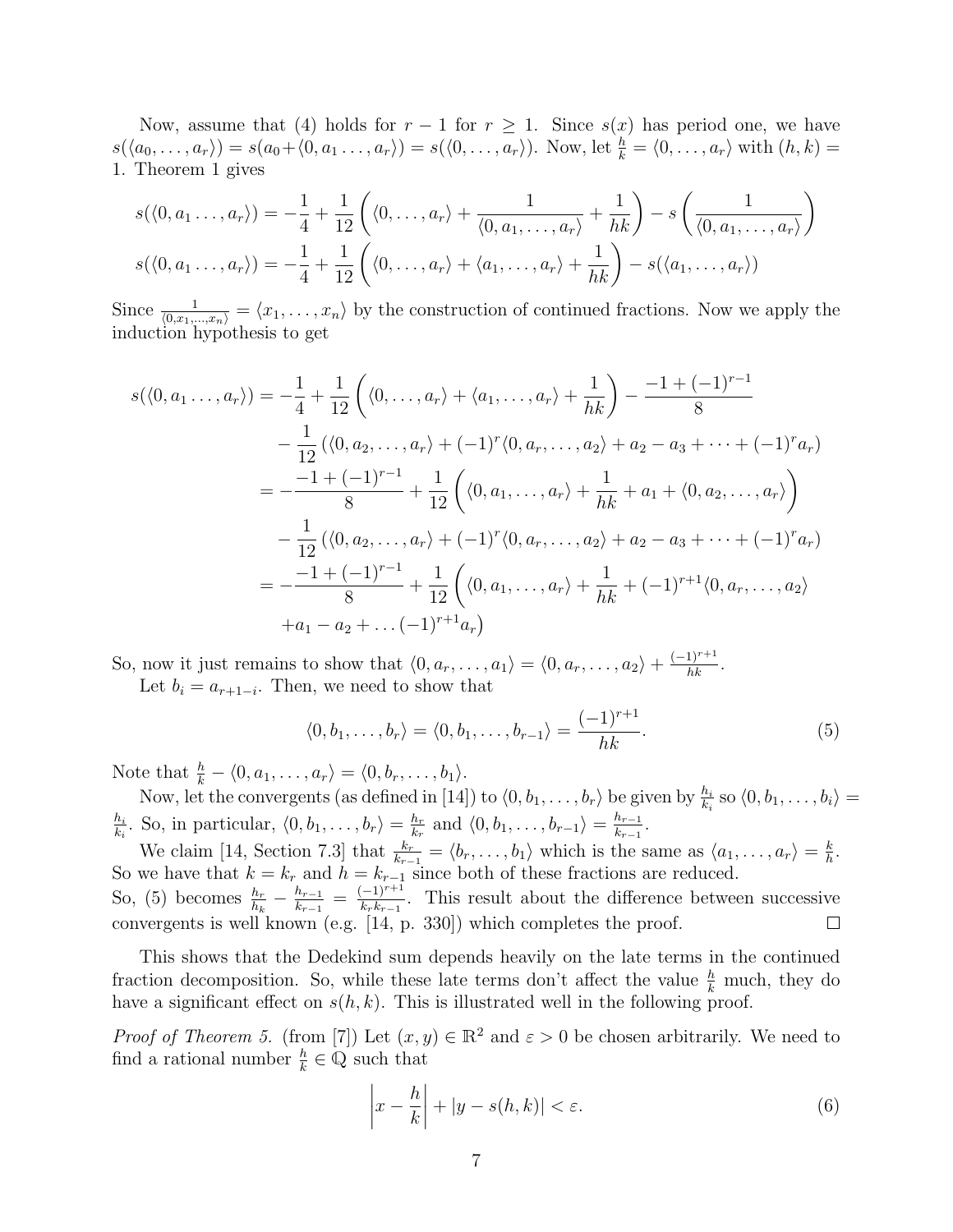We can assume that x is irrational and y is rational. As shown in  $[14]$ , every irrational x has an infinite simple continued fraction which we denote  $\langle b_0, b_1, \ldots \rangle$ .

Now, for any positive integer s and any real  $\alpha > 0$ , we look at the sth convergent to x. By the triangle inequality and some manipulation we have

$$
|x - \langle b_0, b_1, \dots, b_{s-1}, \alpha \rangle| \le |x - \langle b_0, b_1, \dots, b_{s-1} \rangle| + |\langle b_0, b_1, \dots, b_{s-1} \rangle - \langle b_0, b_1, \dots, b_{s-1}, \alpha \rangle|
$$
  
\n
$$
= \left| x - \frac{h_{s-1}}{k_{s-1}} \right| + \left| \frac{h_{s-1}}{k_{s-1}} - \frac{\alpha h_{s-1} + h_{s-2}}{\alpha k_{s-1} + k_{s-2}} \right|
$$
  
\n
$$
= \left| x - \frac{h_{s-1}}{k_{s-1}} \right| + \left| \frac{h_{s-1}(\alpha k_{s-1} + k_{s-2}) - k_{s-1}(\alpha h_{s-1} + h_{s-2})}{k_{s-1}(\alpha k_{s-1} + k_{s-2})} \right|
$$
  
\n
$$
= \left| x - \frac{h_{s-1}}{k_{s-1}} \right| + \left| \frac{h_{s-1}k_{s-2} - k_{s-1}h_{s-2}}{k_{s-1}(\alpha k_{s-1} + k_{s-2})} \right|
$$
  
\n
$$
= \left| x - \frac{h_{s-1}}{k_{s-1}} \right| + \frac{1}{k_{s-1}(\alpha k_{s-1} + k_{s-2})}
$$
  
\n
$$
\le \left| x - \frac{h_{s-1}}{k_{s-1}} \right| + \frac{1}{k_{s-1}k_{s-2}}.
$$

As  $s \to \infty$ , the convergents go to 0 while  $k_{s-1}$  and  $k_{s-2} \to \infty$ . Since there is no  $\alpha$ dependence in the last expression above, we can find an s such that for all  $\alpha > 0$ ,

$$
|x - \langle b_0, b_1, \dots, b_{s-1}, \alpha \rangle| < \varepsilon/2. \tag{7}
$$

Similarly  $x-12y$  is irrational so we may find an infinite simple continued fraction  $x-12y =$  $\langle d_0, d_1 \dots \rangle$  and we may find a large positive integer t such that

$$
|x - 12y - \langle d_0, d_1, \dots, b_{t-1}, \alpha \rangle| < \varepsilon. \tag{8}
$$

Clearly, we can find such a pair s, t such that  $s + t$  is even. Now find positive integers m and n such that

$$
b_1-b_2+\cdots+(-1)^s b_{s-1}+(-1)^{s+1}m+(-1)^{s-1}n+(-1)^{t-1}d_{t-1}+\cdots-d_1=b_0-d_0.
$$

Now, define  $\frac{h}{k} = \langle b_0, b_1, \ldots, b_{s-1}, m, n, d_{t-1}, \ldots, d_1 \rangle$ . The total number of integers in this continued fraction is  $1 + t + s + 2$  which is odd for  $t + s$  even so we have by Theorem 6,

$$
s\left(\frac{h}{k}\right) = \frac{1}{12} \left( \underbrace{\langle 0, b_1, \dots, b_{s-1}, m, n, d_{t-1}, \dots, d_1 \rangle}_{(*)} - \underbrace{\langle 0, d_1, \dots, d_{t-1}, n, m, b_{s-1}, \dots, b_1 \rangle}_{(**)} + \underbrace{b_1 - b_2 + \dots + (-1)^s b_{s-1} + (-1)^{s+1} m + (-1)^{s+2} n + (-1)^{t-1} d_{t-1} + \dots d_1}_{(**)}
$$

By (7), we can write  $(*) = x - b_0 + \delta_1$  with  $|\delta_1| < \varepsilon$ . Similarly, by (8), we can write  $(**) = x - 12y - d_0 + \delta_2$  with  $|\delta_2| < \varepsilon$ . And by design  $(**) = b_0 - d_0$  so, putting these all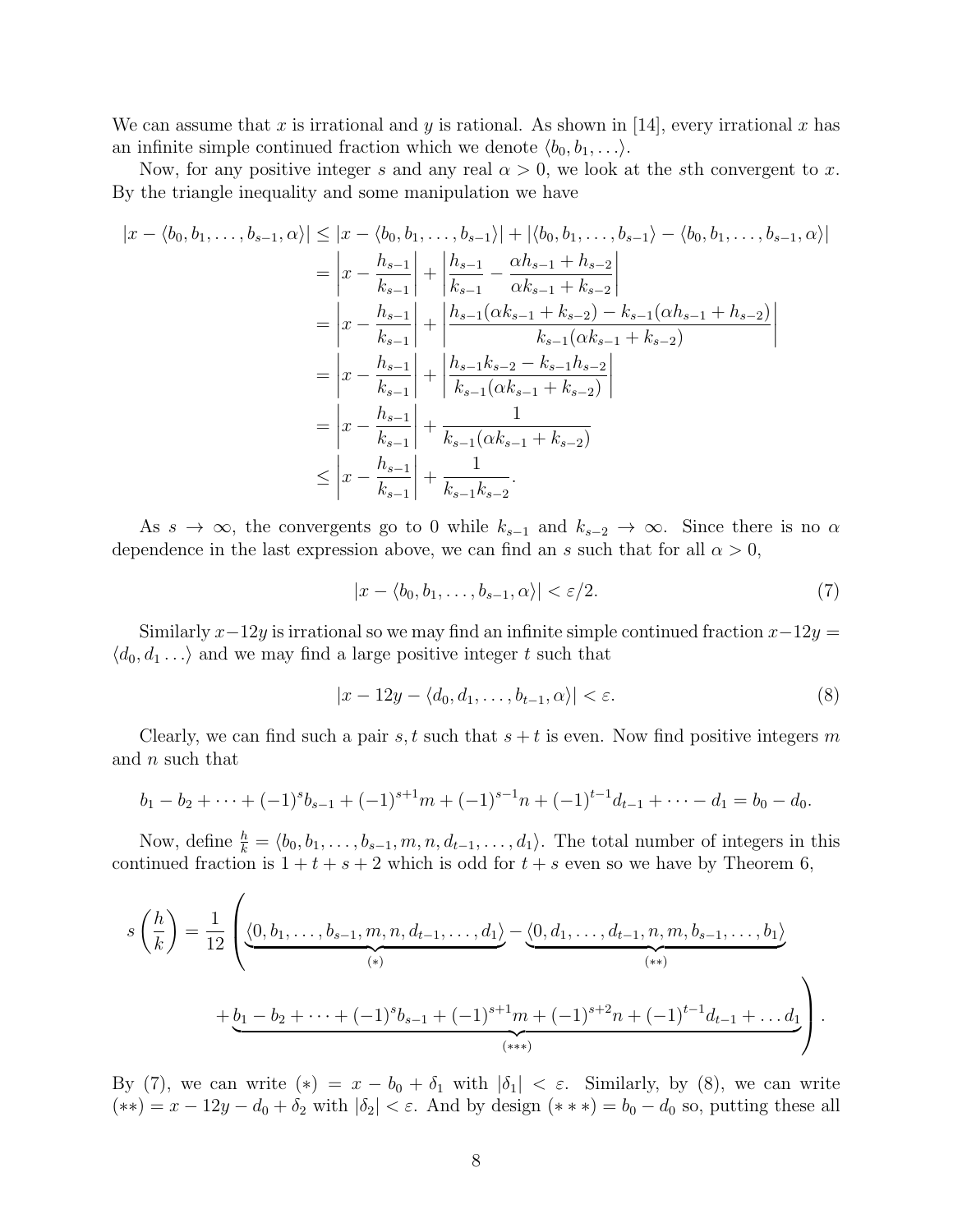together gives

$$
s\left(\frac{h}{k}\right) = y + \frac{1}{12}(\delta_1 - \delta_2)
$$

$$
|y - s\left(\frac{h}{k}\right)| \le \varepsilon/2.
$$

 $\Box$ 

Also, by (7), we have  $\left| x - \frac{h}{k} \right|$  $\left|\frac{h}{k}\right| < \varepsilon/2$  which gives (6) which concludes the proof.

While this was the first result showing the connection between continued fractions and Dedekind sums, since then more pleasing formulas have been found. While Hickerson in Theorem 6 focuses on the quotients in the Euclidean algorithm, here is one from Apostol which instead focuses on the remainders.

**Theorem 7.** [1, p. 72-73] Let, as above in (3),  $0 < u_0 < u_1$  and  $u_2, u_3, \ldots, u_{j+1}$  be the series of remainders from the Euclidean algorithm for  $u_0$  and  $u_1$ . Then

$$
s(a,b) = \frac{1}{12} \sum_{j=1}^{n+1} \left( (-1)^{j+1} \frac{u_j^2 + u_{j-1}^2 + 1}{u_j u_{j-1}} \right) - \frac{(-1)^n + 1}{8}.
$$

This concludes our discussion of the fundamental arithmetic results about Dedekind sums. Using these results, we have a good understanding of how the Dedekind sum behaves and how to efficiently compute them. In addition, we have seen how they depend on the continued fraction, which encodes interesting information about the relationship between two arguments. We will see this again in the next section. Now, we look at exciting applications and connections to number theory and lattice point enumeration.

### 2 Connections to Other Fields

### 2.1 Connections to Number Theory

In 1877, Dedekind [1] defined the following function for  $\tau \in H = \{z = x + iy \in \mathbb{C} : y > 0\}$ 

$$
\eta(\tau) = e^{\pi i \tau/12} \prod_{n=1}^{\infty} (1 - e^{2\pi i n \tau}).
$$

For  $\tau$  in the upper half plane,  $|e^{2\pi in\tau}| < 1$  so the infinite product converges uniformly to non-zero values. Since this convergence is uniform,  $\eta(\tau)$  is an analytic function where it's defined. Now, let

$$
\Gamma = \left\{ \begin{pmatrix} a & b \\ c & d \end{pmatrix} : ad - bc = 1, a, b, c, d \in \mathbb{Z} \right\} / \{ \pm 1 \}
$$

be the special linear group  $PSL_2(\mathbb{Z})$ , sometimes called the modular group [18, p. 591].

Now, we briefly show that as usual, the composition of the modular transformation works well under matrix multiplication. Specifically, if  $\begin{bmatrix} a_{11} & a_{12} \\ a_{21} & a_{22} \end{bmatrix}$ =  $\begin{bmatrix} b_{11} & b_{12} \\ b_{21} & b_{22} \end{bmatrix} \begin{bmatrix} c_{11} & c_{12} \\ c_{21} & c_{22} \end{bmatrix}$ then the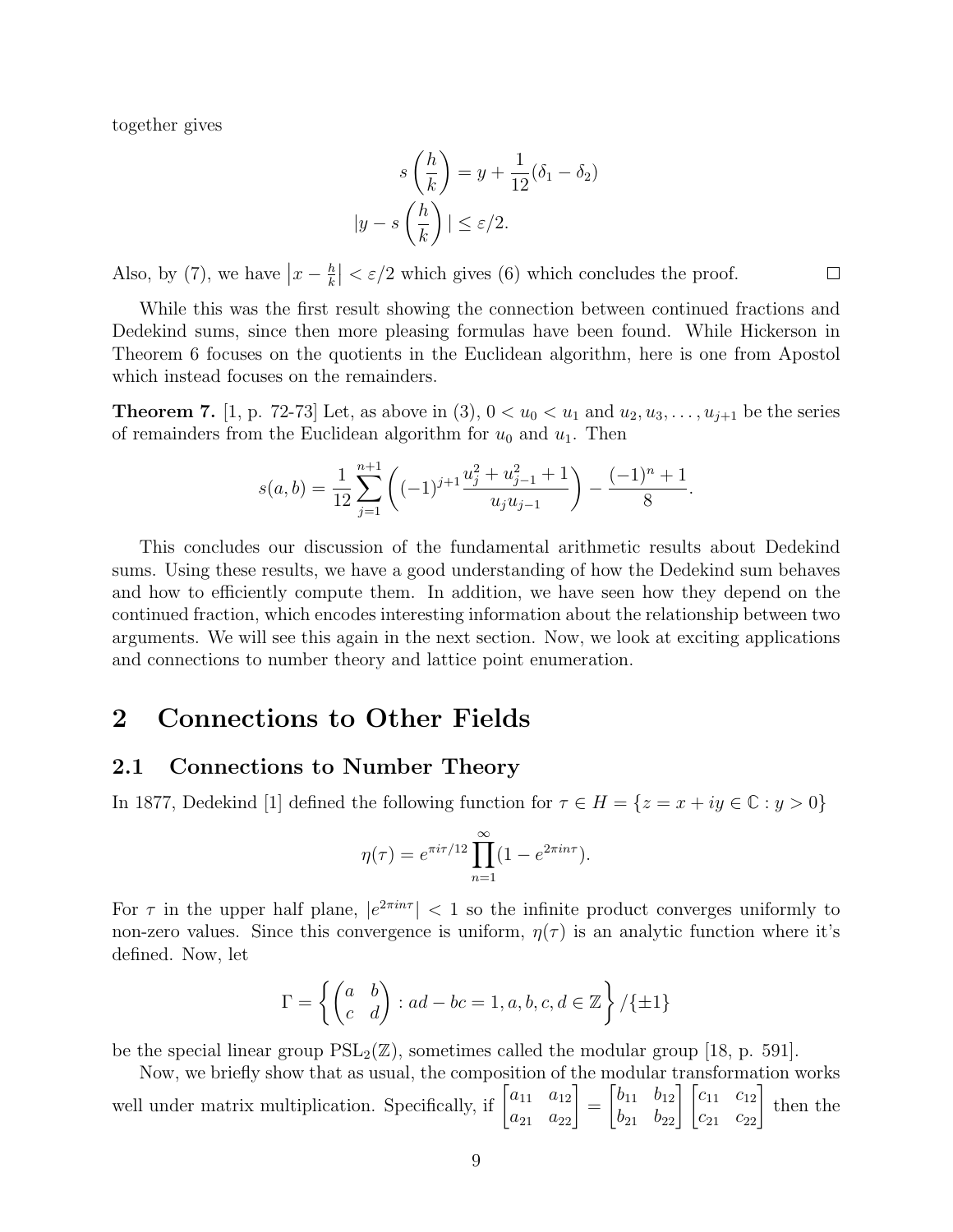map  $\tau \to \frac{a_{11}\tau + a_{12}}{a_{21}\tau + a_{22}}$  is the same as the composition of the map  $\tau \to \frac{b_{11}\tau + b_{12}}{b_{21}\tau + b_{22}}$  composed with  $\tau \rightarrow \frac{c_{11}\tau + c_{12}}{c_{21}\tau + c_{22}}$ . Indeed

$$
\frac{b_{11}\left(\frac{c_{11}\tau+c_{12}}{c_{21}\tau+c_{22}}\right)+b_{12}}{b_{21}\left(\frac{c_{11}\tau+c_{12}}{c_{21}\tau+c_{22}}\right)+b_{22}} = \frac{b_{11}c_{11}\tau+b_{11}c_{12}+b_{12}c_{21}\tau+b_{12}c_{22}}{b_{21}c_{11}\tau+b_{21}c_{12}+b_{22}c_{21}\tau+b_{22}c_{22}} = \frac{(b_{11}c_{11}+b_{12}c_{21})\tau+(b_{11}c_{12}+b_{12}c_{22})}{(b_{21}c_{11}+b_{22}c_{21})\tau+(b_{21}c_{12}+b_{22}c_{22})} = \frac{a_{11}\tau+a_{12}}{a_{21}\tau+a_{22}}.
$$

Dedekind studied the logarithm of  $\eta(\tau)$ . Since  $\eta(\tau)$  is always non-zero, we take the principle branch of the logarithm of  $\eta$  and we obtain

$$
\log \eta(\tau) = \frac{\pi i \tau}{12} - \sum_{m=1}^{\infty} \sum_{r=1}^{\infty} \frac{1}{r} e^{2\pi i \tau m r}.
$$
\n(9)

Dedekind then proved the following:

**Theorem 8.** For 
$$
\begin{bmatrix} a & b \\ c & d \end{bmatrix} \in \Gamma
$$
, and  $c > 0$  we have  

$$
\log \eta \left( \frac{a\tau + b}{c\tau + d} \right) = \log \eta(\tau) + \frac{1}{2} \log \left( \frac{c\tau + d}{i} \right) + \pi i \frac{a + d}{12c} - \pi i s(d, c)
$$

where the function  $s(d, c)$  is the Dedekind sum.

For a proof, see [8]. In fact, this transformation formula is the origin of the Dedekind sum. By substituting different elements of  $\Gamma$  into this equation, Dedekind used this expression to prove Theorem 1 as follows.

Proof of Theorem 1. (From [16].) By simple matrix multiplication, we can see that

$$
\begin{bmatrix} a & b \\ c & d \end{bmatrix} \begin{bmatrix} 0 & -1 \\ 1 & 0 \end{bmatrix} = \begin{bmatrix} b & -b \\ d & -c \end{bmatrix}.
$$
 (10)

We use this to obtain two expressions for  $\log \eta \left( \frac{b\tau-a}{d\tau-c} \right)$  $\frac{b\tau-a}{d\tau-c}$ ). First we do this directly using (8):

$$
\log \eta \left( \frac{b\tau - a}{d\tau - c} \right) = \log \eta(\tau) + \frac{1}{2} \log \left( \frac{d\tau - c}{i} \right) + \pi i \frac{b - c}{12d} - \pi i s(-c, d). \tag{11}
$$

Now we compute

$$
\log \eta(-1/\tau) = \log \eta \left(\frac{0-1}{\tau+0}\right) = \log \eta(\tau) + \frac{1}{2}\log\left(\frac{\tau}{i}\right) + \pi i \frac{0}{12c} - \pi i s(0,1)
$$

$$
= \log \eta(\tau) + \frac{1}{2}\log\left(\frac{\tau}{i}\right).
$$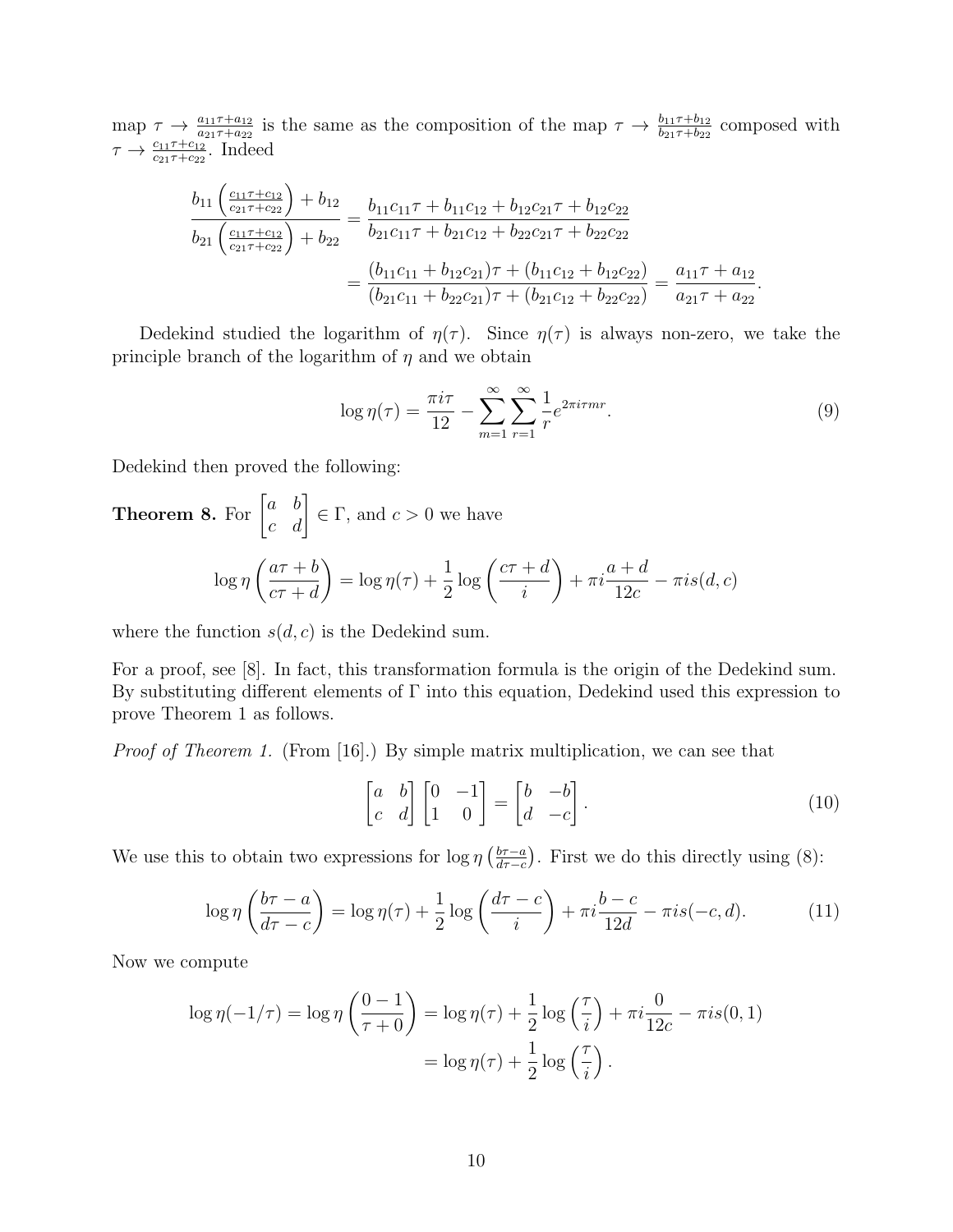Then, using (10), we have

$$
\log \eta \left( \frac{b\tau - a}{d\tau - c} \right) = \log \eta \left( \frac{a(-1/\tau) + b}{c(-1/\tau) + d} \right)
$$
  
\n
$$
= \log \eta (-1/\tau) + \frac{1}{2} \log \left( \frac{c(-1/\tau) + d}{i} \right) + \pi i \frac{a + d}{12c} - \pi i s(d, c)
$$
  
\n
$$
= \log \eta(\tau) + \frac{1}{2} \log \left( \frac{\tau}{i} \right) + \frac{1}{2} \log \left( \frac{-c/\tau + d}{i} \right) + \pi i \frac{a + d}{12c} - \pi i s(d, c)
$$
  
\n
$$
= \log \eta(\tau) + \frac{1}{2} \log \left( \frac{\tau}{i} \right) + \frac{1}{2} \log \left( \frac{\tau(-c/\tau + d)}{i^2} \right) + \pi i \frac{a + d}{12c} - \pi i s(d, c)
$$
  
\n
$$
= \log \eta(\tau) + \frac{1}{2} \log \left( \frac{\tau}{i} \right) + \frac{1}{2} \log \left( \frac{-c + d\tau}{i^2} \right) + \pi i \frac{a + d}{12c} - \pi i s(d, c)
$$
  
\n
$$
= \log \eta(\tau) + \frac{1}{2} \log \left( \frac{\tau}{i} \right) + \frac{1}{2} \log (c - d\tau) + \pi i \frac{a + d}{12c} - \pi i s(d, c) \tag{12}
$$

Now we compare (11) and (12) to get

$$
\pi i(s(d, c) - s(-c, d)) = \frac{\pi i}{12} \left( \frac{a + d}{c} - \frac{b - c}{d} \right) + \frac{1}{2} \log \left( \frac{c - d\tau}{d\tau + c} i \right)
$$
  

$$
= \frac{\pi i}{12} \left( \frac{ad + d^2 - bc + c^2}{cd} \right) + \frac{1}{2} \log(-i)
$$
  

$$
= \frac{\pi i}{12} \left( \frac{d}{c} + \frac{c}{d} + \frac{ad - bc}{cd} \right) + \frac{1}{2} \log(-i)
$$
  

$$
= \frac{\pi i}{12} \left( \frac{d}{c} + \frac{c}{d} + \frac{1}{cd} \right) + \frac{1}{2} \log(-i).
$$

On this branch of the logarithm,  $\log(-i) = -\frac{\pi}{4}$  $\frac{\pi}{4}$  and by Proposition 1 (1),  $s(-c, d) = s(c, d)$ so we get  $s(d, c) + s(c, d) = \frac{1}{12} \left( \frac{d}{c} + \frac{c}{d} + \frac{1}{cd} \right) - \frac{1}{4}$  $\frac{1}{4}$  as desired.  $\Box$ 

This proof does not immediately seem to shed much insight on why Dedekind sums obey this reciprocity law. However, we see here another connection between Dedekind sums and the Euclidean algorithm. We know that

$$
\begin{bmatrix} 0 & -1 \\ 1 & 0 \end{bmatrix}
$$
 and 
$$
\begin{bmatrix} 1 & 1 \\ 0 & 1 \end{bmatrix}
$$

generate  $PSL_2(\mathbb{Z})$  [18, p. 594]. In addition, it easy to see that  $\log \eta(\tau+1) = \log \eta(\tau) + \frac{\pi i}{12}$ . With more work, one can show that  $\log \eta(-1/\tau) = \log \eta(\tau) + \frac{1}{2} \log \left(\frac{\tau}{i}\right)$  $\left(\frac{\tau}{i}\right)$  (this is used in the proof of  $(8)$ ). As is outlined in [19], expressing elements of  $\Gamma$  in terms of these generators is intimately connected to the Euclidean algorithm and continued fraction decompositions. The fact that the Dedekind Sum appears as the left-over piece in (8) demonstrates this connection.

Now we shift our attention to another area of number theory where Dedekind sums appear, namely quadratic reciprocity and the Jacobi symbol. First, we define, for  $p$  prime and a is an integer,

$$
\left(\frac{a}{p}\right) \equiv a^{\frac{p-1}{2}} \pmod{p}.
$$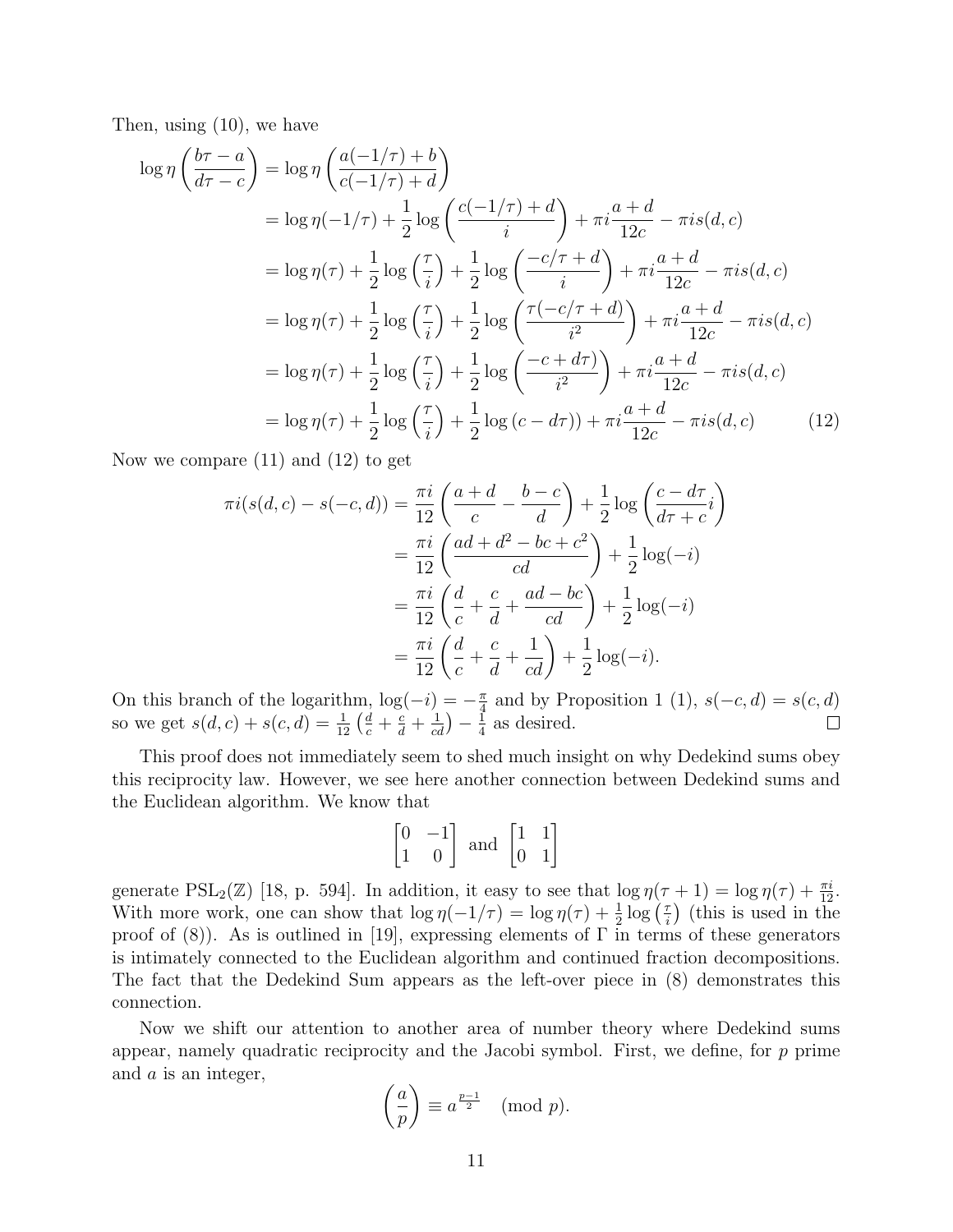Equivalently,

$$
(a/p) = \begin{cases} 1 & a \text{ is a quadratic residue} \\ -1 & a \text{ is a quadratic non-residue} \\ 0 & p|a. \end{cases}
$$

Extending this to odd composite  $b = p_1 \dots p_k$ , where the  $p_i$  are prime and  $(a, b) = 1$ , we define the Jacobi symbol to be

$$
\left(\frac{a}{b}\right) = \prod_i \left(\frac{a}{p_i}\right).
$$

Then, we have the following theorem first proved by Dedekind.

**Theorem 9.** [16] For b odd and  $(a, b) = 1$ ,

$$
12bs(a,b) \equiv b+1-2\left(\frac{a}{b}\right) \pmod{8}.
$$

We will need the following lemma, which hints at the connection between the Legendre (and Jacobi) symbol and the sequence  $a, 2a, \ldots, (b-1)a$  that appears in the Dedekind sum formula.

**Lemma 2.** Let 
$$
m = \sum_{k=1}^{\frac{b-1}{2}} \left\lfloor \frac{2ka}{b} \right\rfloor
$$
. Then  
\n
$$
\left(\frac{a}{b}\right) = (-1)^m.
$$

Although we don't give a full proof of this here, here is a brief outline from [16]. It relies on Gauss' criterion which is as follows: if b is an odd prime and  $(a, b) = 1$ , then  $(a/b) = (-1)^m$  where m is the number of least positive remainders larger than  $b/2$  in the sequence

$$
a, 2a, \ldots, \frac{b-1}{2}a \pmod{b}.
$$

This can be generalized for the case where b is not prime, but merely positive and odd (see [3]). Then, one just needs to show that  $\left|\frac{2ka}{b}\right|$  $\frac{ka}{b}$  is odd if and only if ka is greater than  $b/2$ when reduced mod b. A full proof of Lemma 2 can be found in [17].

Proof of Theorem 9. (from [16]) We start by directly computing

$$
s(a,b) = \sum_{k=0}^{b-1} \left( \left(\frac{k}{b}\right) \right) \left( \left(\frac{ka}{b}\right) \right)
$$
  
= 
$$
\sum_{k=1}^{b-1} \frac{k}{b} \left( \frac{ka}{b} - \left\lfloor \frac{ka}{b} \right\rfloor - \frac{1}{2} \right) - \frac{1}{2} \sum_{k=1}^{b-1} \left( \left(\frac{ka}{b}\right) \right)
$$
  
= 
$$
2a(b-1)(2b-1) - 12 \sum_{k=1}^{b-1} k \left\lfloor \frac{ak}{b} \right\rfloor - 3b(b-1)
$$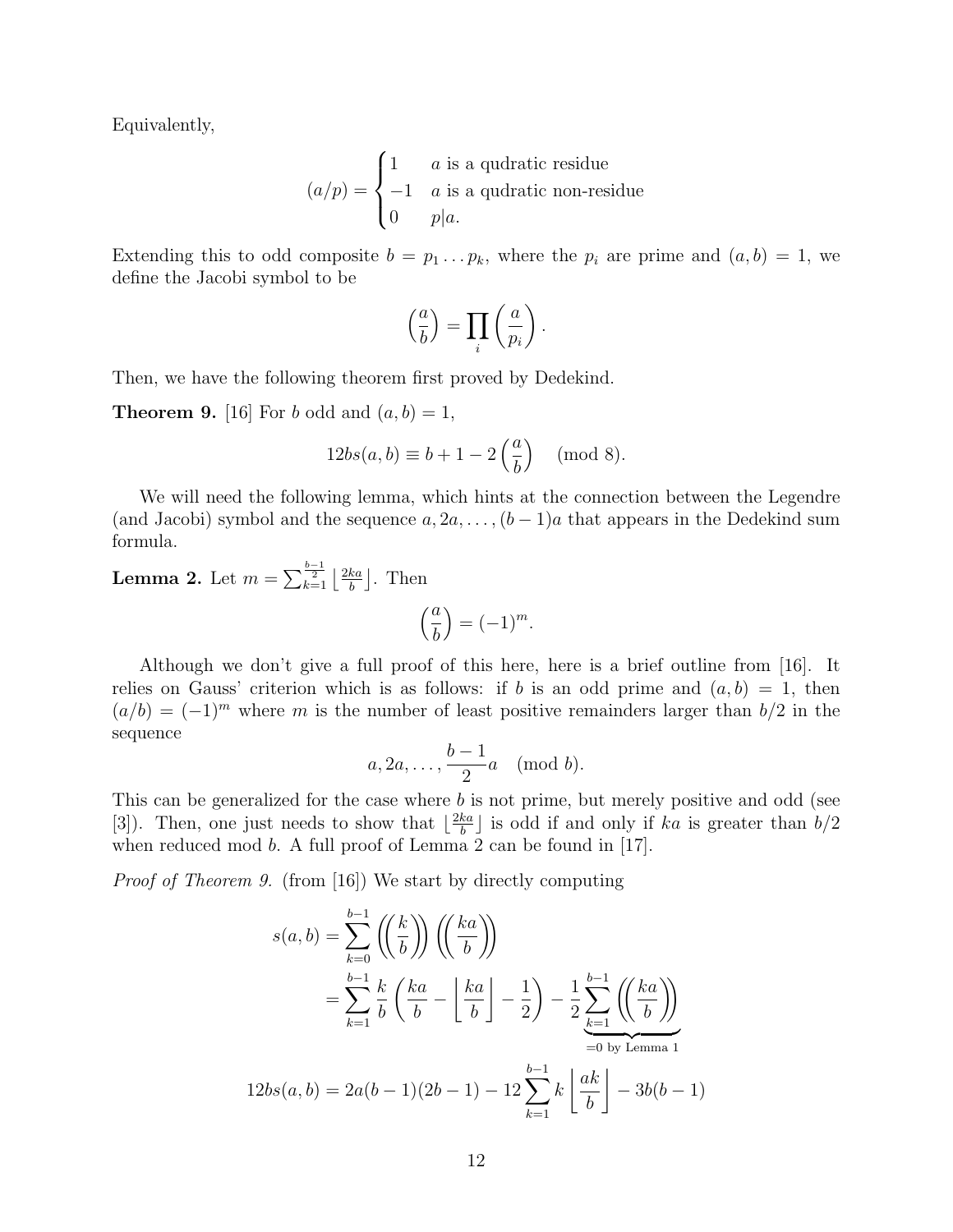We now look at this expression mod 8. As b is odd,  $b^2 \equiv 1 \mod 8$  so this becomes

$$
12bs(a, b) \equiv 2a(3 - 3b) - 3(1 - b) - 4\sum_{k=1}^{b-1} k \left\lfloor \frac{ak}{b} \right\rfloor
$$

$$
\equiv (6a - 3)(1 - b) - 4T \pmod{8}.
$$
(13)

To determine this mod 8, we need to find  $T$  mod 2. Therefore, we can disregard the terms where  $k$  is even as those do not change the parity of the sum. So, for the odd terms, write  $k = 2v - 1$  and we have

$$
T \equiv \sum_{v=1}^{\frac{b-1}{2}} (2v - 1) \left[ \frac{a(2v - 1)}{b} \right]
$$
  

$$
\equiv \sum_{v=1}^{\frac{b-1}{2}} \left[ \frac{a(2v - 1)}{b} \right] \pmod{2}.
$$

This sum of the odd k terms can be obtained by taking all the terms and subtracting off the even terms to get

$$
T \equiv \sum_{k=1}^{b-1} \left\lfloor \frac{ak}{b} \right\rfloor - \sum_{k=1}^{\frac{b-1}{2}} \left\lfloor \frac{2ka}{b} \right\rfloor \pmod{2}.
$$

The second term is m from Lemma 2 which means that  $m = \frac{1}{2}$  $rac{1}{2}$  $\left(\frac{a}{b}\right)$  $\binom{a}{b}$  – 1) mod 2. The first term of this is not hard to handle. Indeed, since  $(a, b) = 1$ , as k runs through the non-zero residues mod b, so does ak so we get

$$
\sum_{k=1}^{b-1} \left\lfloor \frac{ak}{b} \right\rfloor = \sum_{k=1}^{b-1} \frac{ak}{b} - \left\{ \frac{ak}{b} \right\} = \frac{a(b-1)}{2} - \sum_{k=1}^{b-1} \frac{k}{b} = \frac{a(b-1)}{2} - \frac{b-1}{2} = \frac{(b-1)(a-1)}{2}
$$

where  $\{x\} = x - |x|$ .

Putting these facts into (13) gives

$$
12bs(a, b) \equiv (6a - 3)(1 - b) - 2((a - 1)(b - 1) + (\frac{a}{b}) - 1)
$$
  
=  $(6a - 3)(1 - b) + 2(a - 1)(1 - b) - 2(\frac{a}{b}) + 2$   
=  $(8a - 5)(1 - b) - 2(\frac{a}{b}) + 2$   
 $\equiv -5 + 5b - 2(\frac{a}{b}) + 2$   
=  $4(b - 1) + b + 1 + 2(\frac{a}{b})$   
 $\equiv b + 1 + 2(\frac{a}{b}) \pmod{8}.$  (since  $b - 1$  is even)

 $\Box$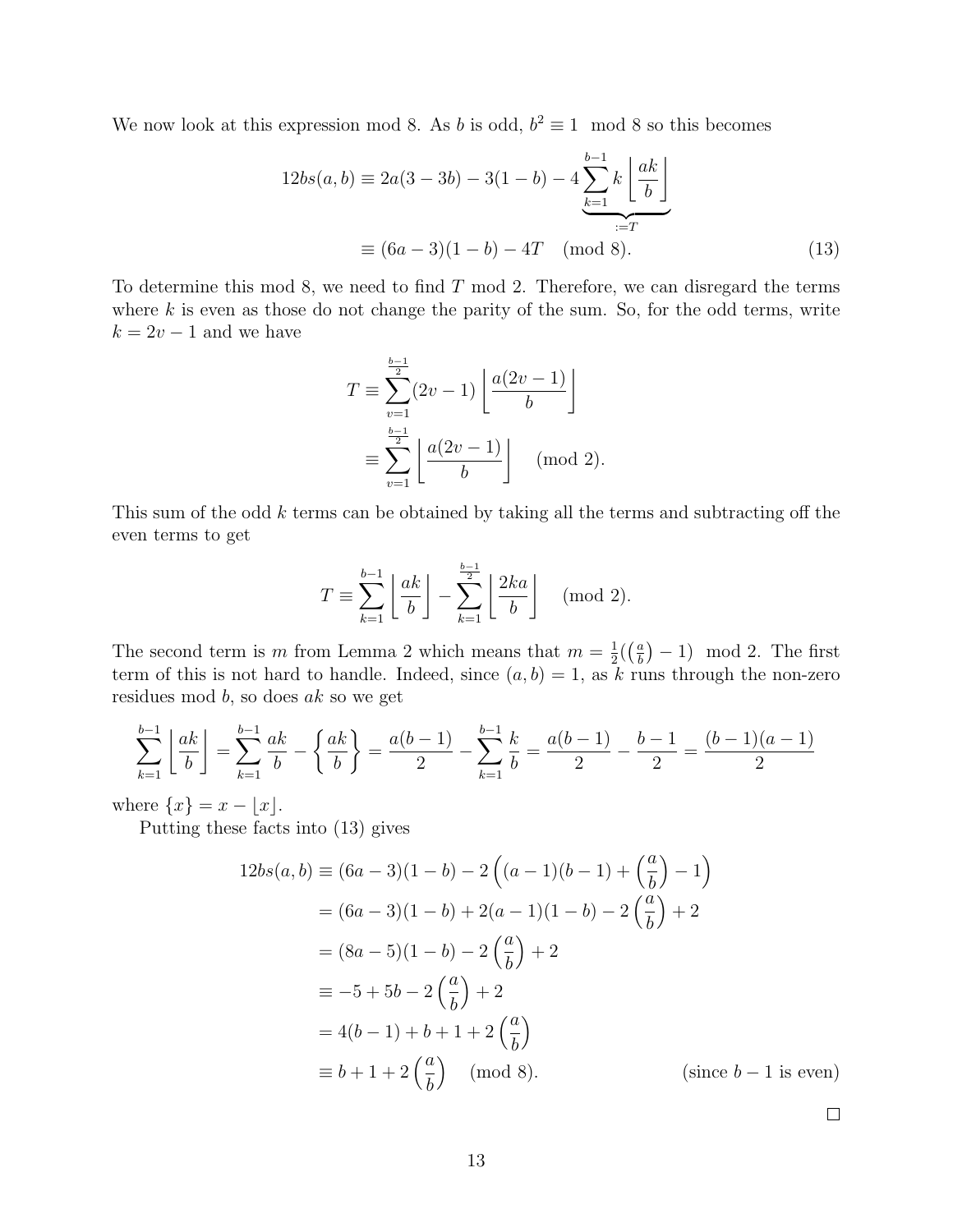This nice connection between the Jacobi symbol and Dedekind sums allows us to see a connection between Dedekind reciprocity and quadratic reciprocity. In particular, using Dedekind reciprocity, quadratic reciprocity is an easy corollary as follows.

**Corollary 1** (Quadratic Reciprocity for the Jacobi symbol). For odd coprime  $a, b$ 

$$
\left(\frac{a}{b}\right)\left(\frac{b}{a}\right) = (-1)^{\frac{a-1}{2}\frac{b-1}{2}}
$$

*Proof.* Dedekind reciprocity states that for  $(a, b) = 1$ , we have  $s(a, b) + s(b, a) = -\frac{1}{4} +$  $\frac{1}{12} \left( \frac{a}{b} + \frac{b}{a} + \frac{1}{ab} \right)$ . Multiplying by 12b we get

$$
-3ab + a2 + b2 + 1 = 12ab(s(a, b) + s(b, a))
$$
  

$$
\equiv ab + a - 2a\left(\frac{a}{b}\right) + ba + b - 2b\left(\frac{b}{a}\right)
$$
 (Theorem 9)

$$
2\left[a\left(\frac{a}{b}\right) + b\left(\frac{b}{a}\right)\right] \equiv 5ab + 5 + a + b \pmod{8} \tag{14}
$$

since  $a^2 \equiv b^2 \equiv 1 \pmod{8}$ . If  $a \equiv b \equiv 3 \pmod{4}$ , then mod 4, (14) becomes

$$
2\left[-\left(\frac{a}{b}\right) - b\left(\frac{b}{a}\right)\right] \equiv 1 + 1 - 1 - 1 = 0 \pmod{4}
$$

so  $(\frac{a}{b}) + (\frac{b}{a}) \equiv 0 \pmod{2}$  which means that  $(\frac{a}{b})(\frac{b}{a}) = -1$  since  $(\frac{a}{b}), (\frac{b}{a})$  $\frac{b}{a}$ )  $\in \{1, -1\}$ . And, in this case  $(-1)^{\frac{a-1}{2}\frac{b-1}{2}} = -1$  so it works.

On the other hand, now suppose  $a \equiv 1$  or  $b \equiv 1 \pmod{4}$ . We assume without loss of generality that  $b \equiv 1 \pmod{4}$  so we write  $b = 4m + 1$ . Then, (14) becomes

$$
2a\left(\frac{a}{b}\right) + 2\left(\frac{b}{a}\right) \equiv 5a(4m+1) + 5 + a + 4m + 1
$$
  

$$
\equiv 4am + 4m - 2a - 2 \pmod{8}
$$
  

$$
= 2(2m - 1)(a + 1)
$$

We reduce to looking at this mod 4:

$$
a\left(\frac{a}{b}\right) + \left(\frac{b}{a}\right) \equiv (2m - 1)(a + 1)
$$
  

$$
\equiv -(a + 1) \qquad \text{(since } a \text{ is odd, } 2(a + 1) \equiv 0 \pmod{4}
$$

$$
a\left[\left(\frac{a}{b}\right)+1\right]+1+\left(\frac{b}{a}\right)\equiv 0 \pmod{4}.\tag{15}
$$

If  $a \equiv -1 \pmod{4}$ , then (15) becomes  $\left(\frac{a}{b}\right)$  $\left(\frac{a}{b}\right) \equiv \left(\frac{b}{a}\right)$  $\left(\frac{b}{a}\right)$  (mod 4). If  $a \equiv 1 \pmod{4}$ , then  $\left(\frac{a}{b}\right)$  $\left(\frac{a}{b}\right)+\left(\frac{b}{a}\right)$  $\left(\frac{b}{a}\right) \equiv \pm 2 \pmod{4}$ . In either case, since  $\left(\frac{a}{b}\right)$  $\left(\frac{a}{b}\right)$  and  $\left(\frac{b}{a}\right)$  $\frac{b}{a}$  only  $\frac{a}{b}$   $\left(\frac{b}{a}\right) = 1$ . And, in this case  $\left(-1\right)^{\frac{a-1}{2}\frac{b-1}{2}} = 1$  so it take on the values -1 or 1,  $\left(\frac{a}{b}\right)$  $\left(\frac{a}{b}\right) = \left(\frac{b}{a}\right)$  $\frac{b}{a}$ ) so  $\left(\frac{a}{b}\right)$ works.  $\Box$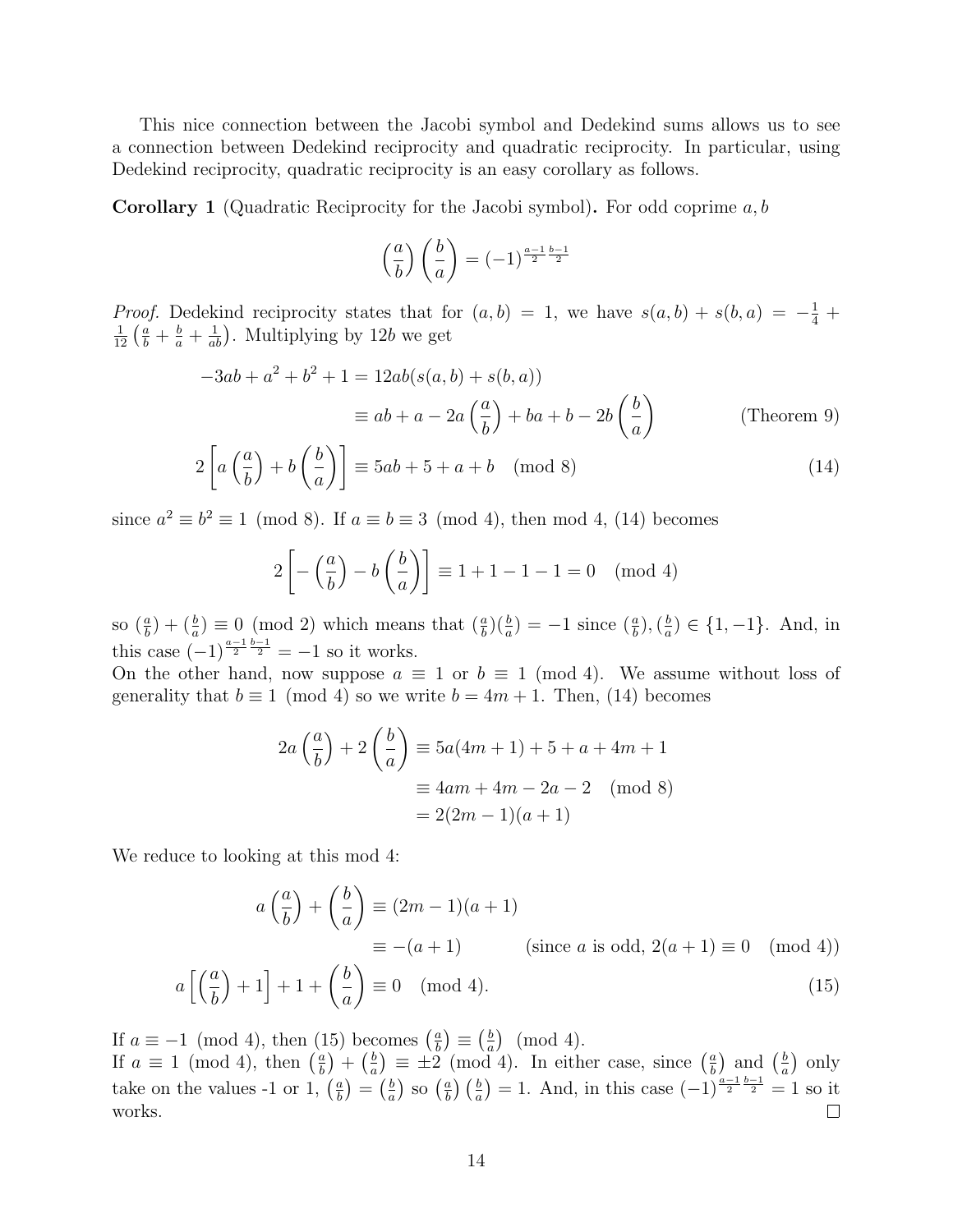Theorems such as Theorem 9 which seek to understand Dedekind sum values modulo a certain number have appeared and continue to appear frequently in the literature. In fact, Apostol explains in his book on Modular Functions and Dirichlet Series that understanding the arithmetical nature of Dedekind sums is often important for understanding modular functions. In particular, the following theorem, which we don't prove, plays an important role in studying the invariance of modular functions under certain modular transformations  $|1|.$ 

**Theorem 10.** Let  $q = 3, 5, 7$ , or 13 and let  $r = \frac{24}{q}$  $\frac{24}{q-1}$ . Given integers a, b, c, d with  $ad-bc=1$ such that  $c = c_1q$  with  $c_1 > 0$  the following is an even integer

$$
s(a,c) - \frac{a+d}{12c} - s(a,c_1) - \frac{a+d}{c_1}.
$$

We finish this section by noting that in 2018, Kohnen [11] published a proof using Dirichlet's theorem on primes in arithmetic progressions along with quadratic reciprocity to give another proof of Theorem 4 about the density of Dedekind sums on the real line. This proof is much shorter than the one given by Hickerson [7] and doesn't use continued fractions. Here we see that powerful number theory tools are being used to prove things about Dedekind sums, demonstrating again the tight connection between Dedekind sums and number theory.

### 2.2 Connections to Integer Lattice Point Enumeration in Polytopes

We will now present a connection between Dedekind sums and counting lattice points inside of rational polytopes. This is a rich subject that has been explored deeply (see for example [4]).

We start with a classical connection from [16]. Namely, we first give another proof of Theorem 1, by counting integer points in a certain three-dimensional parallelepiped. As noted in [16], there are proofs of quadratic reciprocity involving counting integer points in the plane, so this is a nice higher dimensional analogue, showing how Dedekind sums are in some sense a generalization of the Jacobi symbol.

#### Proof of Theorem 1. (from [16])

This proof is not short and requires some complex but unenlightening computations. So, we omit some. The full proof can be fonud in [16]. In particular, we assume the following equation:

$$
\sum_{r=1}^{ab-1} \left\lfloor \frac{r}{a} \right\rfloor \left\lfloor \frac{r}{b} \right\rfloor = \frac{1}{12}(a-1)(b-1)(4ab+a+b+1)
$$
 (16)

In addition, by applying Lemma 1 and doing some manipulation we can see that Theorem 1 is equivalent to

$$
12a\sum_{k=1}^{b-1} k\left\lfloor \frac{ak}{b} \right\rfloor + 12b\sum_{v=1}^{a-1} v\left\lfloor \frac{bv}{a} \right\rfloor = (a-1)(b-1)(8ab - a - b - 1) \tag{17}
$$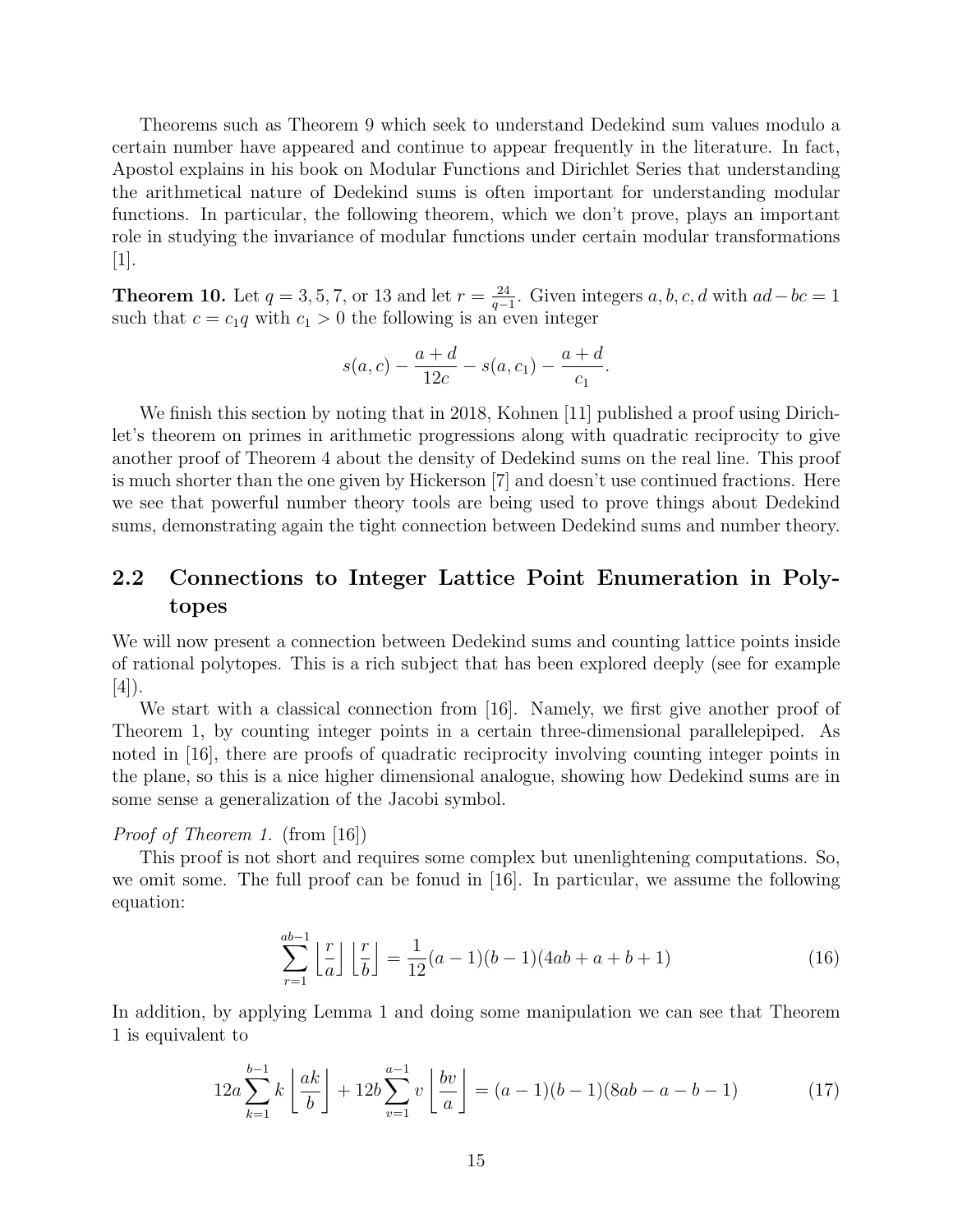so we prove this.

We now proceed by counting the integer points in the orthogonal parallelepiped  $\it ABCDEFGH$ (see Figure 1) with side length ab between A and E, side length a between A and D, and side length b between A and B. Divide the parallelepiped into three pyramids with planes  $AFG, ACG,$  and  $AGH$ .



Figure 1: Parallelepiped *ABCDEFGH* [16]

We will count the number of integer lattice points inside of the parallelepiped in two ways. First, we know that it is  $(h-1)(k-1)(hk-1)$ .

Now, we use our planes and pyramids to count this number again. Since  $(a, b) = 1$ , the interior of the line between A and C contains no lattice points. Therefore, the plane  $ACG$ which lies entirely above this line, must contain no lattice points in its interior.

However the planes  $AFG$  and  $AGH$  do. Projecting the lattice points down onto the plane ABCD, we see that there are  $(a-1)(b-1)$ . This is because there are clearly  $(a-1)(b-1)$ lattice points in the plane ABCD and this projection is a bijection. In other words, if we have a lattice point in  $AFG$  or  $AGH$ , then it's projection onto  $ABCD$  will give a lattice point there. Conversely, every lattice point in  $ABCD$ , when projected up onto  $AFG$  and AGH, gives a lattice point since the planes have an integer slope.

Now consider the two pyramids  $A(BFGC)$  and  $A(DCGH)$ . We can count the lattice points in these pyramids by looking at planes parallel to their bases.

In  $A(BFGC)$  the rectangle in the plane at distance  $k \in \mathbb{Z}$  from A has base  $ak/b$  and height *ka*. Therefore, it has  $\frac{ak}{h}$  $\frac{bk}{b}$  ka lattice points on its interior. Summing these together, we see that the interior of  $A(BFGC)$  has  $a \sum_{k=1}^{b-1} b \left\lfloor \frac{ak}{b} \right\rfloor$  $\frac{bk}{b}$  lattice points when counting the boundaries of the pyramid on the interior of the parallelepiped but not those on the boundary of the parallelepiped. Similarly, there are  $k \sum_{v=1}^{a-1} v \left\lfloor \frac{bv}{a} \right\rfloor$  $\frac{\partial v}{\partial a}$  lattice points in the pyramid  $A(DCGC)$ again counting only those lattice points on the interior of the parallelepiped.

Finally, we must count the number of lattice points in the pyramid  $A(EFGH)$ . To do this, we consider the planes parallel to  $EFGH$  and see that the number of lattice points is  $\sum_{r=1}^{hk-1} \left\lfloor \frac{r}{a} \right\rfloor$  $\frac{r}{a} \left| \frac{r}{b} \right|$  since for each  $r \in \mathbb{Z}$ , the number of lattice points in the square is  $\left| \frac{r}{a} \right|$  $\frac{r}{a}$   $\lfloor \frac{r}{b} \rfloor$ , again counting only those lattice points on the interior of the parallelepiped.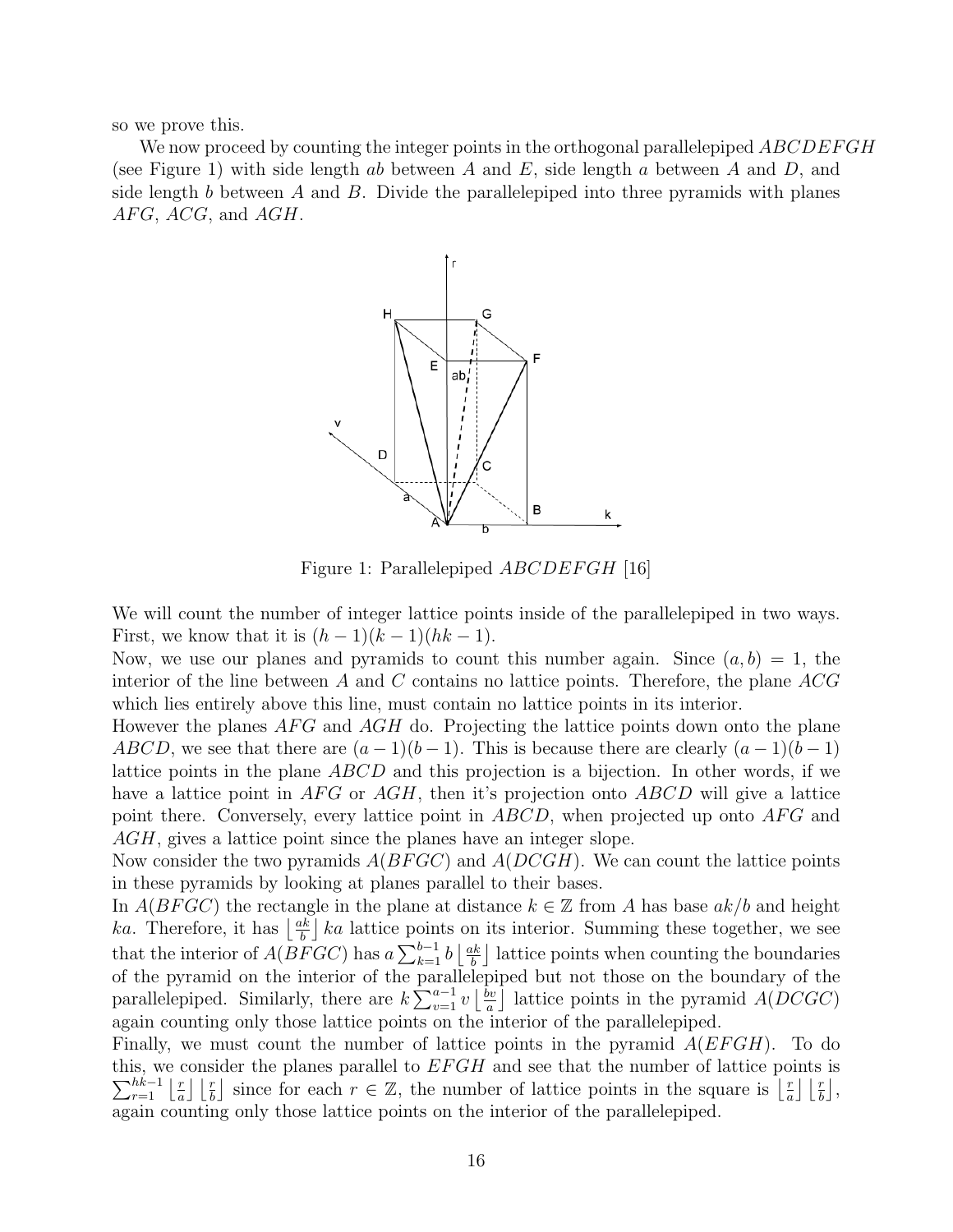Now, except for counting the  $(a - 1)(b - 1)$  points in the planes AGH and AFG twice, we have counted all of the lattice points on the interior of the parallelepiped. Putting this together gives

$$
b\sum_{v=1}^{a-1} v\left\lfloor \frac{bv}{a} \right\rfloor + a\sum_{k=1}^{b-1} k\left\lfloor \frac{ak}{b} \right\rfloor + \sum_{r=1}^{hk-1} \left\lfloor \frac{r}{a} \right\rfloor \left\lfloor \frac{r}{b} \right\rfloor - (a-1)(b-1) = (a-1)(b-1)(ab-1)
$$

Using (16), multiplying by 12, and rearranging shows (17) and concludes the proof:

$$
12a\sum_{k=1}^{b-1} k\left\lfloor\frac{ak}{b}\right\rfloor + 12b\sum_{v=1}^{a-1} v\left\lfloor\frac{bv}{a}\right\rfloor = 12ab(a-1)(b-1) - (a-1)(b-1)(4ab+a+b+1) = (a-1)(b-1)(8ab-a-b-1).
$$

 $\Box$ 

We shift from using integer point enumeration to prove things about Dedekind sums to realizing that Dedekind sums and their generalization, Fourier-Dedekind sums, play a pivotal role in enabling us to systematically count integer points in polytopes.

As we have seen, there are many similarities and connections between the Dedekind sum and the greatest common divisor function. Here, we see that in many ways the Dedekind sum is a higher dimensional analogue to the GCD.

We start with the simple problem of counting integer points in integer vertex triangles. We restrict our attention to finding the number of integer lattice points in the following set for positive integers  $a$  and  $b$ :

$$
\{(x,y) \in \mathbb{Z}_{\geq 0}^2 : \frac{x}{a} + \frac{y}{b} \leq 1\}.
$$

This is simply the triangle (see Figure 2) with vertices at the origin,  $(a, 0)$  and  $(0, b)$ .



Figure 2: Lattice Points inside a Triangle

The number of lattice points in this triangle is given by

$$
\frac{(a+1)(b+1)+1+\gcd(a,b)}{2}
$$

since there are  $gcd(a, b)+1$  lattice points on the line connecting  $(a, 0)$  to  $(0, b)$  and  $(a+1)(b+1)$ is the total number lattice points in the rectangle of side length  $a$  and  $b$ .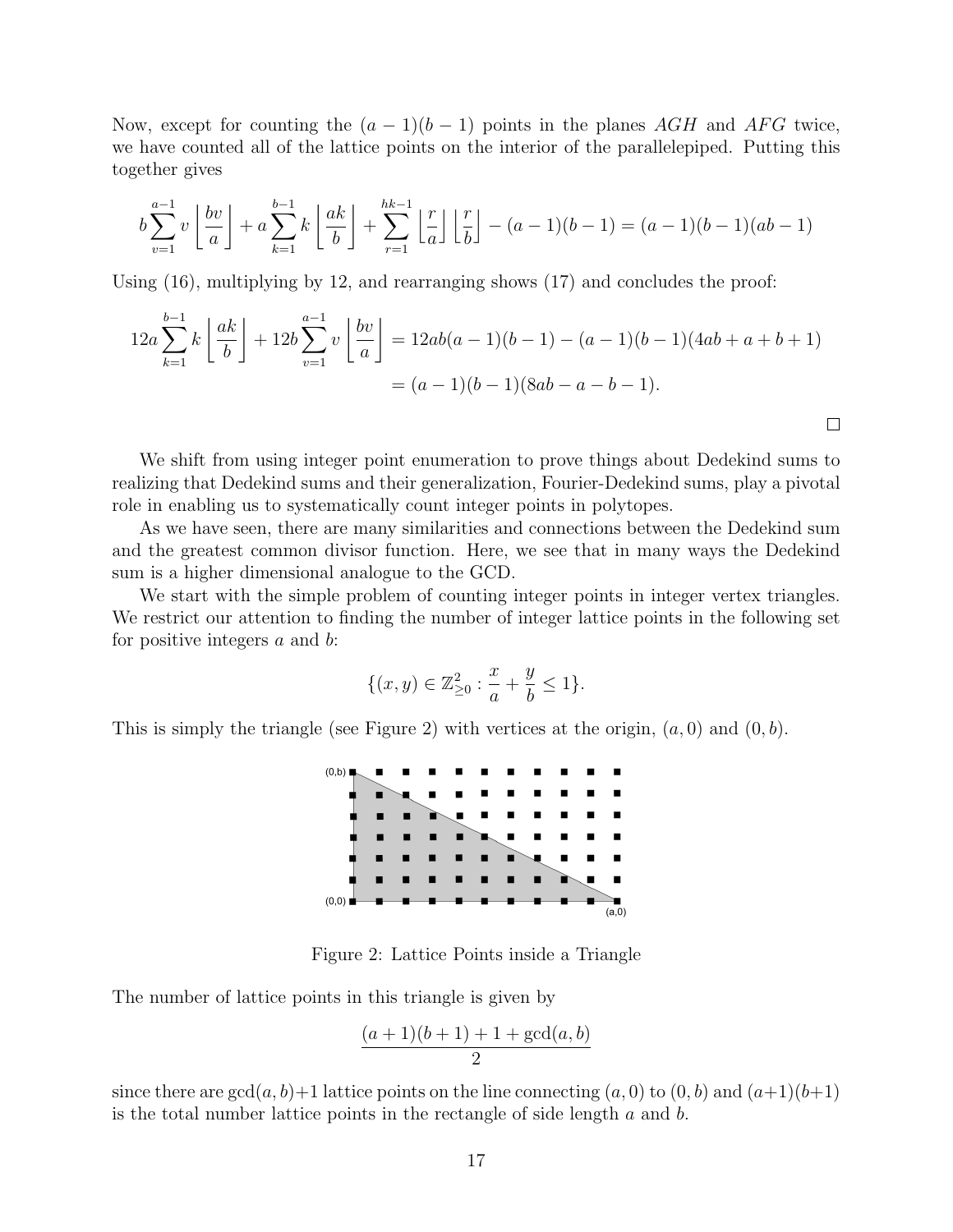In addition, as stated in [4, p. 6], if we want to know how many integers points lie on the one dimensional polytope [0, a] for any real number a, the answer is clearly  $\lfloor a \rfloor + 1$ .

The following theorem from [4, p. 46] generalizes both of these examples and shows how the resulting Fourier-Dedekind sum builds upon both the ideas of the greatest common divisor function and the floor function. It will turn out that the Fourier-Dedekind sums that appear are natural generalizations of our Dedekind sums.

**Theorem 11.** Let  $a, b, d, e, f, r \in \mathbb{Z}$  with  $(e, f) = 1$  and  $ea + fb \le rd$ . Consider the following triangle (see Figure 3)

$$
\mathcal{T} = \left\{ (x, y) \in \mathbb{R}^2 : x \ge \frac{a}{d}, y \ge \frac{b}{d}, ex + fy \le r \right\}
$$

and define the *lattice point enumerator* for  $\mathcal{T}$ , which counts the lattice points in the  $t^{\text{th}}$  dilate of  $\mathcal{T}$ :

$$
L_{\mathcal{T}}(t) = \left| \left\{ (m, n) \in \mathbb{Z}^2 : m \ge \frac{ta}{d}, n \ge \frac{tb}{d}, em + fn \le tr \right\} \right|.
$$

Then,

$$
L_{\mathcal{T}}(t) = \frac{1}{2ef}(tr - u - v)^2 + \frac{1}{2}(tr - u - v)\left(\frac{1}{e} + \frac{1}{f} + \frac{1}{ef}\right) + \frac{1}{4}\left(1 + \frac{1}{e} + \frac{1}{f}\right)
$$
  
+ 
$$
\frac{1}{12}\left(\frac{e}{f} + \frac{f}{e} + \frac{1}{ef}\right) + \frac{1}{e}\sum_{j=1}^{e-1} \frac{\xi_e^{j(v - tr)}}{\left(1 - \xi_e^{j}f\right)\left(1 - \xi_e^{j}\right)} + \frac{1}{f}\sum_{l=1}^{f-1} \frac{\xi_f^{l(u - tr)}}{\left(1 - \xi_f^{l e}\right)\left(1 - \xi_f^{l}\right)}.
$$
 (18)

where  $u = \left[\frac{ta}{d}\right]$  $\left\lfloor \frac{ta}{d} \right\rfloor$  e and  $v = \left\lceil \frac{tb}{d} \right\rceil$  $\frac{t}{d}$   $\Big]$   $f$ .



Figure 3: Rational Triangle,  $\mathcal{T}$ , from Theorem 11 [4, p. 44]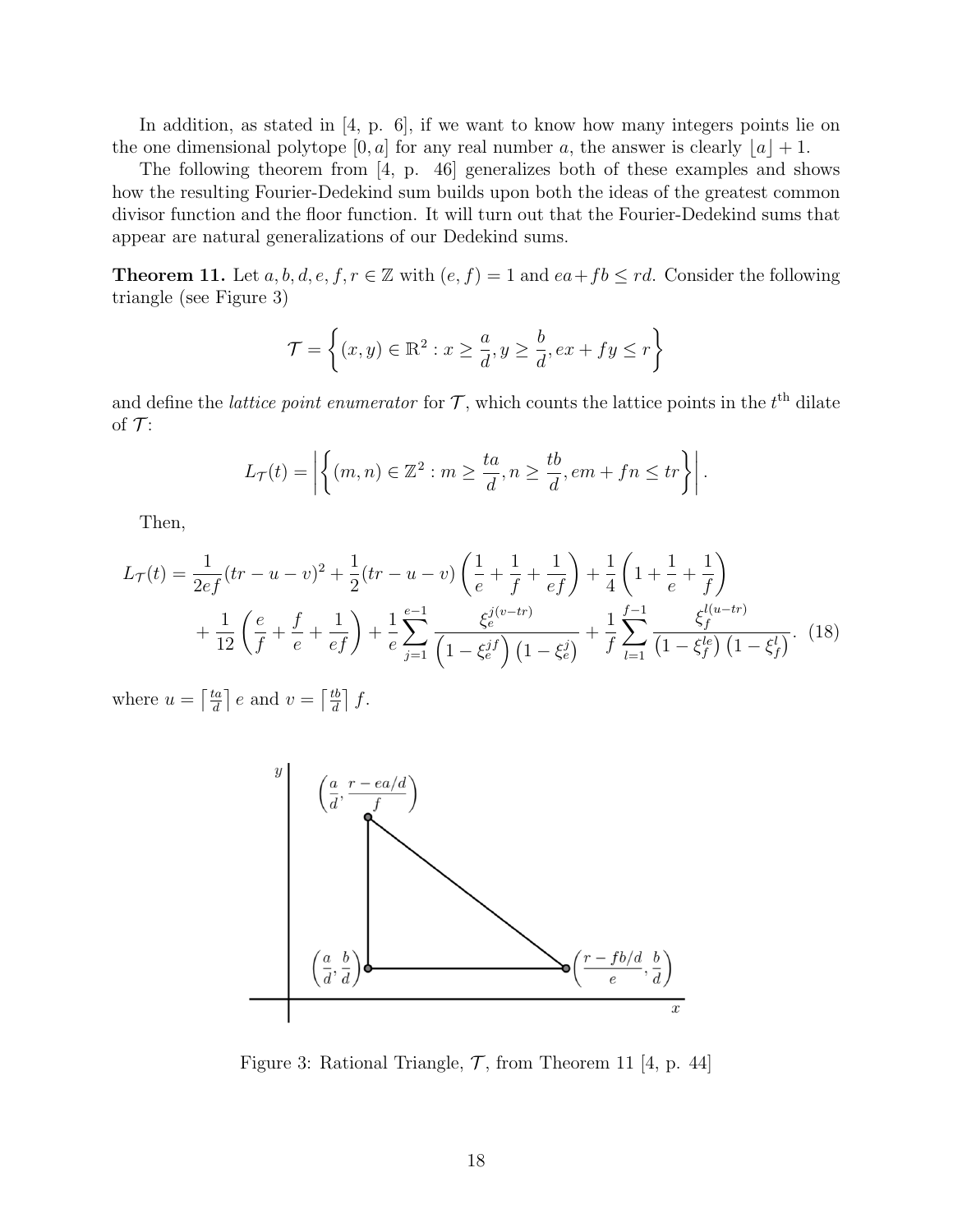*Proof.* We start by re-writing the inequality in  $L<sub>T</sub>(t)$  as an equality by introducing a slack variable:

$$
L_{\mathcal{T}}(t) = \left| \left\{ (m, n, s) \in \mathbb{Z}^3 : m \ge \frac{ta}{d}, n \ge \frac{tb}{d}, em + fn + s = tr \right\} \right|.
$$

This number is the  $z^{tr}$  coefficient in the following function

$$
\left(\sum_{m\geq \lceil \frac{ta}{d} \rceil} z^{em}\right)\left(\sum_{n\geq \lceil \frac{tb}{d} \rceil} z^{fn}\right)\left(\sum_{s\geq 0} z^s\right).
$$

These sums are over the integers which allows us to replace  $\frac{ta}{d}$  with  $\left\lceil \frac{ta}{d} \right\rceil$  $\frac{ta}{d}$  and  $\frac{tb}{d}$  with  $\left\lceil \frac{tb}{d} \right\rceil$  $\frac{tb}{d}$  in the summation bound.

Now, using geometric series,  $\sum_{i\geq n} z^i = \frac{z^n}{1-z}$  $\frac{z^n}{1-z}$  for  $|z|$  < 1 and writing, for example,  $z^{em}$  as  $(z^e)^m$ , this becomes

$$
\frac{(z^e)^{\left\lceil \frac{ta}{d} \right\rceil}}{1 - z^e} \frac{(z^f)^{\left\lceil \frac{tb}{d} \right\rceil}}{1 - z^f} \frac{1}{1 - z} = \frac{z^{u+v}}{(1 - z^e)(1 - z^f)(1 - z)}.
$$
\n(19)

Note that we can check that  $u + v - tr - e - f - 1 < 0$  so the expression in (19) is indeed a proper rational function which means we can apply the machinery of partial fractions.

To find the  $z^{tr}$  term of (19), we have two options. We could find the residue at  $z = 0$ of (19) divided by  $z^{tr+1}$  using the residue theorem on circles of radius  $r > 1$  centered at the origin (here, we once again would need that  $u + v - tre - f - 1 - 1 < -1$  in order to make the integral along the circle vanish). On the other hand, the method used primarily in [4] (and which we follow) is to use partial fractions to find the constant term of (19) divided by  $z^{tr}$  (taking  $z \neq 0$ ) to see that

$$
L_{\mathcal{T}}(t) = \text{const}\left(\frac{z^{u+v-tr}}{(1-z^e)(1-z^f)(1-z)}\right) = \text{const}\left(\frac{1}{(1-z^e)(1-z^f)(1-z)z^{tr-u-v}}\right)
$$

$$
= \text{const}\left(\sum_{j=1}^{e-1} \frac{A_j}{z-\xi_e^j} + \sum_{l=1}^{f-1} \frac{B_l}{z-\xi_f^l} + \sum_{k=1}^3 \frac{C_k}{(z-1)^k} + \sum_{k=1}^{tr-u-v} \frac{D_k}{z^k}\right).
$$

It turns out that the  $D_k$  terms do not contribute to the constant term because they contribute only to the terms in the Laurent series with negative exponents. Therefore we can find  $L_{\mathcal{T}}(t)$  by evaluating the function without the  $D_k$  terms at  $z = 0$  which gives

$$
L_{\mathcal{T}}(t) = -\sum_{j=1}^{e-1} \frac{A_j}{\xi_e^j} - \sum_{l=1}^{f-1} \frac{B_l}{\xi_e^l} - C_1 + C_2 - C_3 \tag{20}
$$

One can calculate these coefficients by some manipulation and taking the limit as  $z$  approaches the relevant pole. Then, the result is achieved by just plugging in the calculated values into (20). For the details, see [4, p. 46].

 $\Box$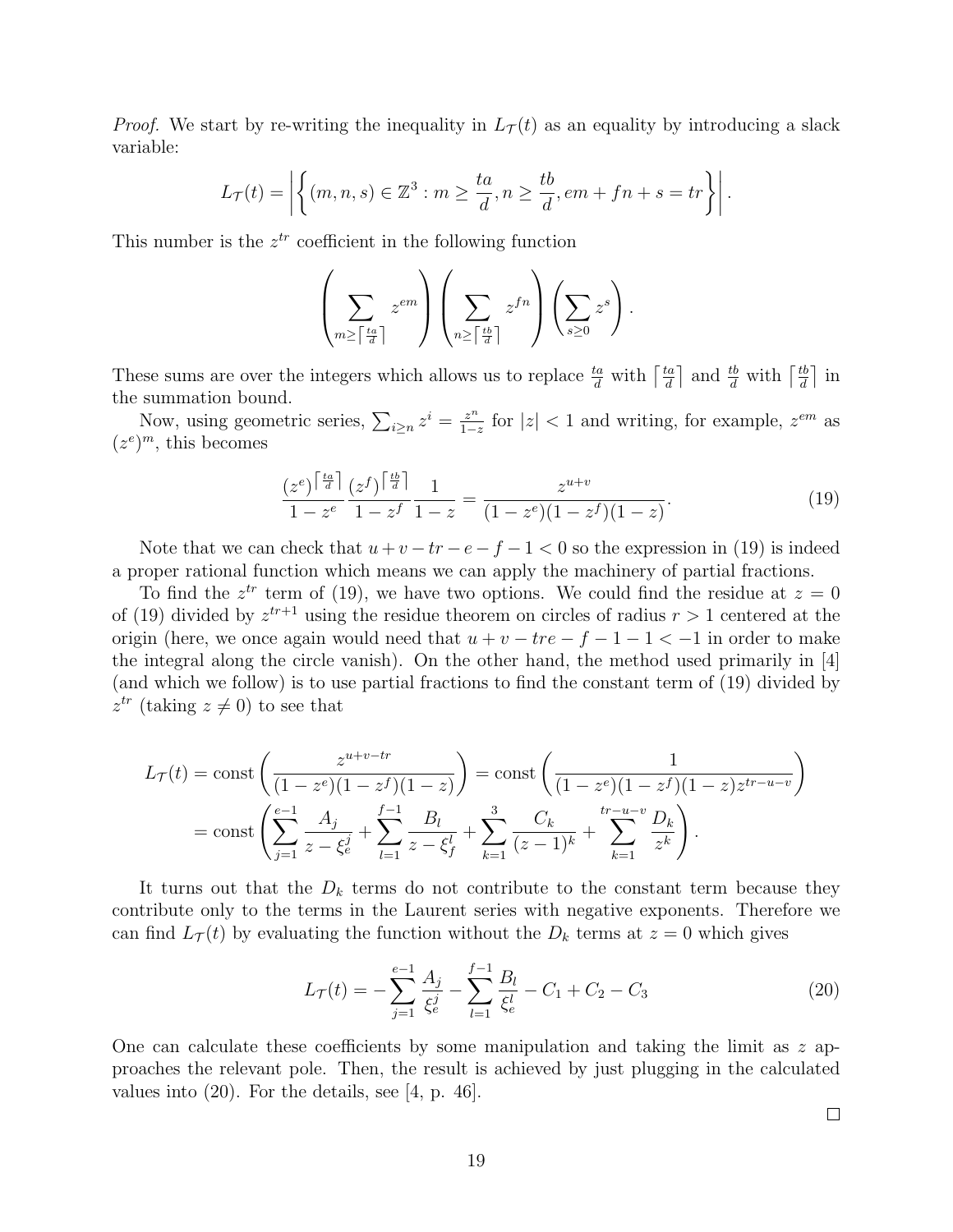The last two terms in (18) motivate us to define the Fourier-Dedekind Sum. Let  $\xi_b = e^{2\pi i/b}$ be a bth root of unity. Then define [4, p. 15]

$$
s_n(a_1,\ldots,a_d;b) = \frac{1}{b} \sum_{k=1}^{b-1} \frac{\xi_b^{kn}}{\left(1 - \xi_b^{ka_1}\right)\left(1 - \xi_b^{ka_2}\right)\cdots\left(1 - \xi_b^{ka_d}\right)}.
$$

These appear frequently in the study of the restricted partition function and the Frobeneous problem [4] in addition to their uses in counting lattice points in rational polytopes.

The goal now is to explain how Fourier-Dedekind sums are a natural generalization of the standard Dedekind sum. To do that, we show that Dedekind sums can be expressed by way of finite Fourier series. The finite Fourier series is a beautiful subject which can be used to express complex-valued periodic functions on the integers as polynomials in the  $b<sup>th</sup>$  roots of unity  $\xi^n = e^{2\pi i n/b}$ . For more on finite Fourier series, [4, Chapter 7] is very instructive.

As a way of introducing and motivating the Fourier series, we give an example from [4, p. 136] for the Fourier series for a simple periodic function.

**Proposition 4.** Let  $a(n)$  be periodic with period 3 given by  $a(0) = 1, a(1) = 5, a(2) = 2$ . Then, if  $\xi = e^{2\pi i/3}$ ,

$$
a(n) = \frac{8}{3} + \left(-\frac{4}{3} - \xi\right)\xi^{n} + \left(-\frac{1}{3} + \xi\right)\xi^{2n}.
$$

This can be proved by defining the generating function  $F(z) = \sum_{n\geq 0} a(n)z^n$  and expanding it into its partial fraction decomposition.

Now, we find something similar for Dedekind sums.

**Proposition 5.** For a, b relatively prime, let  $\xi = e^{2\pi i/b}$ . Then

$$
s(a,b) = \frac{1}{4b} \sum_{k=1}^{b-1} \frac{1+\xi^k}{1-\xi^k} \frac{1+\xi^{-ka}}{1-\xi^{-ka}}.
$$

*Proof.* (from [4, p. 139])

First we show that

$$
\left(\left(\frac{a}{b}\right)\right) = \frac{1}{2b} \sum_{k=1}^{b-1} \frac{1+\xi^k}{1-\xi^k} \xi^{ak}.
$$
\n
$$
(21)
$$

To show this, we rely on the machinery of the finite Fourier transform. That is, we can express  $\left(\left(\frac{a}{b}\right)\right) = \sum_{k=0}^{b-1} \hat{a}(k)\xi^{ak}$  where

$$
\hat{a}(k) = \frac{1}{b} \sum_{m=0}^{b-1} \left( \frac{m}{b} \right) \xi^{-mk}.
$$

By Lemma 1,  $\hat{a}(0) = 0$ . For  $k \neq 0$ ,

$$
\hat{a}(k) = \frac{1}{b} \sum_{m=1}^{b-1} \left( \frac{m}{b} - \frac{1}{2} \right) \xi^{-mk} = \frac{1}{b^2} \sum_{m=1}^{b-1} m \xi^{-mk} + \frac{1}{2b} = \frac{1}{b} \left( \frac{\xi^k}{1 - \xi^k} + \frac{1}{2} \right) = \frac{1}{2b} \frac{1 + \xi^k}{1 - \xi^k}.
$$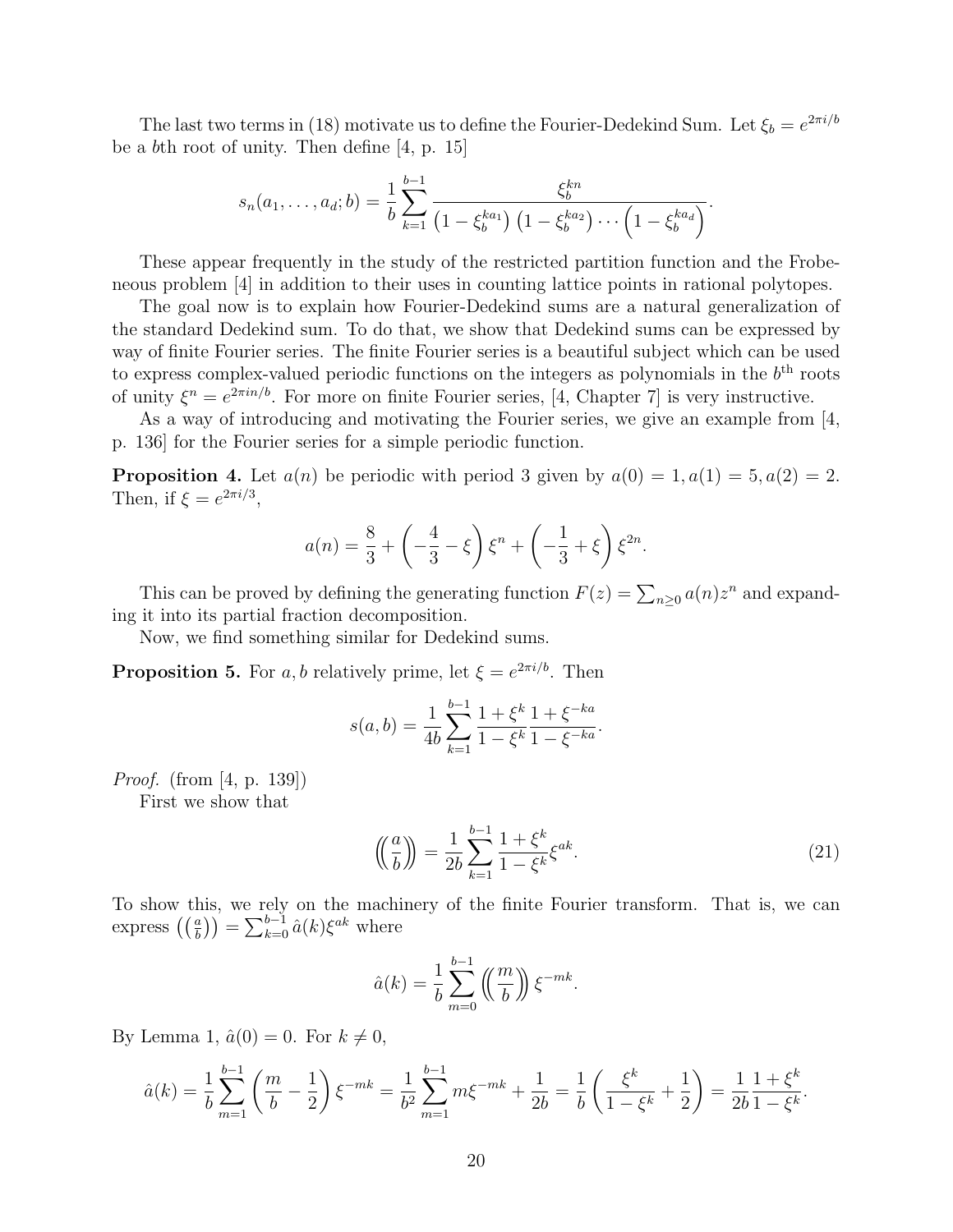Here we are using the fact [4, p. 146] that for  $(a, b) = 1$ ,  $\frac{1}{b} \sum_{k=1}^{b-1} k \xi^{-ak} = \frac{\xi^a}{1-\xi^b}$  $rac{\xi^a}{1-\xi^a}$ . This establishes (21).

Now, we compute

$$
s(a,b) = \sum_{k=0}^{b-1} \left( \left(\frac{ka}{b}\right) \right) \left( \left(\frac{k}{b}\right) \right) = \frac{1}{(2b)^2} \sum_{k=0}^{b-1} \left[ \left( \sum_{\mu=1}^{b-1} \frac{1+\xi^{\mu}}{1-\xi^{\mu}} \xi^{\mu ka} \right) \left( \sum_{\nu=1}^{b-1} \frac{1+\xi^{\nu}}{1-\xi^{\nu}} \xi^{\nu ka} \right) \right]
$$
  
= 
$$
\frac{1}{4b^2} \sum_{k=0}^{b-1} \left[ \sum_{\mu=1}^{b-1} \sum_{\nu=1}^{b-1} \frac{1+\xi^{\mu}}{1-\xi^{\mu}} \frac{1+\xi^{\nu}}{1-\xi^{\nu}} \xi^{\mu ka + vk} \right]
$$
  
= 
$$
\frac{1}{4b^2} \sum_{\mu=1}^{b-1} \sum_{\nu=1}^{b-1} \frac{1+\xi^{\mu}}{1-\xi^{\mu}} \frac{1+\xi^{\nu}}{1-\xi^{\nu}} \sum_{k=0}^{b-1} \xi^{\mu ka + vk}.
$$

The last sum over k is equal to 0 for  $\nu + \mu a \neq 0 \pmod{b}$  since  $\xi^{k(\nu+\mu a)} = (\xi^{\nu+\mu a})^k$ . So, the only time we get a non-zero term is when  $v \equiv -\mu a \pmod{b}$ . In that case,  $\xi^{k(\nu+\mu a)} = 1$  so the sum becomes b. Thus, we can write

$$
s(a,b) = \frac{1}{4b^2} \sum_{\mu=1}^{b-1} \frac{1+\xi^{\mu}}{1-\xi^{\mu}} \frac{1+\xi^{-\mu a}}{1-\xi^{-\mu a}} \cdot b = \frac{1}{4b} \sum_{k=1}^{b-1} \frac{1+\xi^k}{1-\xi^k} \frac{1+\xi^{-ka}}{1-\xi^{-ka}}.
$$

Given this, we are ready to show how the Fourier-Dedekind sum is a generalization of the Dedekind sum with the following proposition.

**Proposition 6.** For a, b relatively prime integers,  $s_0(a, 1; b) = -s(a, b) + \frac{b-1}{4}$ .

The proof of this is available in [4, p. 150] and is just a case of manipulating sums.

We continue this study by investigating a three-dimensional, integer vertex, analogue to the earlier problem about counting lattice points in the triangle using the greatest common divisor which is due to L. J. Mordell [13] through the following Theorem.

**Theorem 12.** [13] Let a, b, c be be pairwise coprime positive integers, and let  $N_3(a, b, c)$  be the number of lattice points in the tetrahedron,  $P$ , defined by the following planes:

$$
0 \le x, y, z; \frac{x}{a} + \frac{y}{b} + \frac{z}{c} \le 1.
$$

Then,

$$
N_3(a, b, c) = -(s(bc, a), +s(ca, b), +s(ab, c)) + \frac{abc}{6} + \frac{ab + ca + bc + a + b + c + 4}{4} + \frac{1}{12} \left( \frac{bc}{a} + \frac{ac}{b} + \frac{ab}{c} + \frac{1}{abc} \right) + 1.
$$

Note that here  $\mathcal P$  is the tetrahedron with vertices at  $(a, 0, 0), (0, b, 0)$ , and  $(0, 0, c)$ .

This theorem was originally proved in [13] with a tricky counting argument. Instead of showing that method, we briefly outline a more recent proof from [4, p. 158] that extends the result. This uses very similar methods as used in our proof of Theorem 11.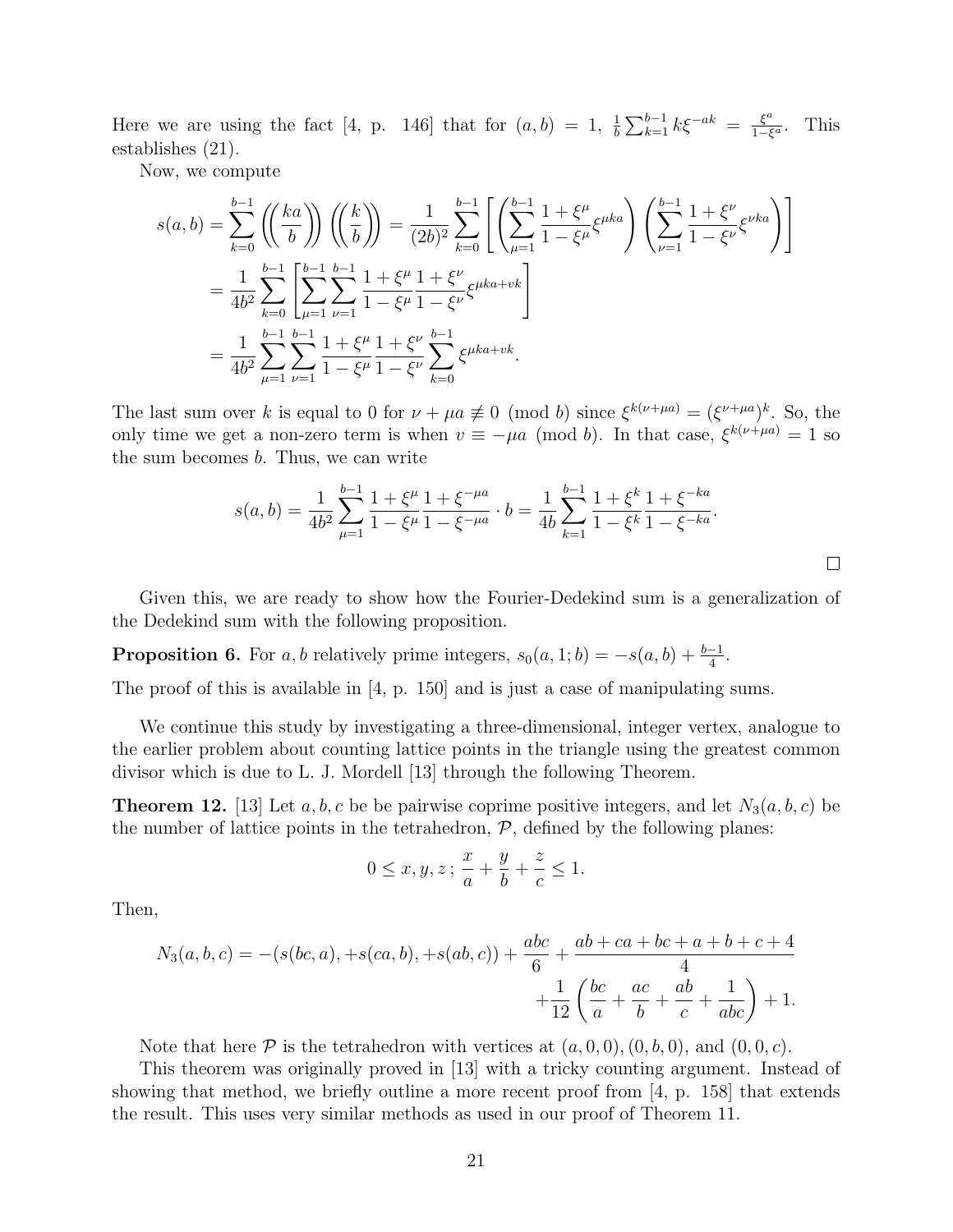Proof outline. We compute the lattice point enumerator for this tetrahedron:

$$
L_{\mathcal{P}}(t) = \left| \left\{ (k, l, m) \in \mathbb{Z}^3 : k, l, m \ge 0, \frac{k}{a} + \frac{l}{b} + \frac{m}{c} \le t \right\} \right|
$$
  
=  $\left| \left\{ (k, l, m, n) \in \mathbb{Z}^4 : k, l, m, n \ge 0, bck + acl + abm + n = abct \right\} \right|$ 

with the insertion of a slack variable to turn this three-dimensional polytope in three-space into a three-dimensional hyperplane in four dimensional space.

We again notice that this is exactly the  $z^{abct}$  term of

$$
\left(\sum_{k\geq 0} z^{bck}\right)\left(\sum_{l\geq 0} z^{acl}\right)\left(\sum_{m\geq 0} z^{abm}\right)\left(\sum_{n\geq 0} z^n\right) = \frac{1}{\left(1-z^{bc}\right)\left(1-z^{ac}\right)\left(1-z^{ab}\right)\left(1-z\right)}.\tag{22}
$$

and use similar machinery of partial fractions to show that

$$
L_{\mathcal{P}}(t) = \frac{abc}{6}t^3 + \frac{ab + ac + bcc + 1}{4}t^2 + \left(\frac{bc}{a} + \frac{ca}{b} + \frac{ab}{c} + \frac{1}{abc}\right)t + (s_0(bc, 1; a) + s_0(ca, 1; b) + s_0(ab, 1; c))t + 1.
$$
 (23)

Using Proposition 6, Theorem 12 follows easily.

In fact (23) is actually a much more general result which shows an example of how the lattice point enumerator function for a polytope is a polynomial when the polytope has integer vertices. This, along with more, is the content of Ehrhart's theorem, a fascinating result which connects a polytope's lattice point enumerator to its volume and reveals many more deep and interesting connections. For more on this, see [4, Chapter 3].

We finish this section by stating a result that generalizes these ideas to higher dimensions.

Counting lattice points in polytopes can be naturally applied to computing the following restricted partition function

$$
p_A(n) = |\{(m_1, \ldots, m_d) \in \mathbb{Z}^d : m_j \ge 0, m_1 a_1 + \cdots + m_d a_d = n\}|.
$$

It turns out, that by using similar methods to in Theorem 11, we can compute this as a Fourier-Dedekind sum with the following theorem

Theorem 13. (from [4, p. 15])

$$
p_A(n) = -B_1 + B_2 - \dots + (-1)^d B_d + s_{-n}(a_2, a_3, \dots, a_d; a_1) + s_{-n}(a_1, a_3, a_4, \dots, a_d; a_2) + \dots + s_{-n}(a_1, \dots, a_{d-1}; a_d)
$$

where the  $B_i$  are computable constants.

This concludes our discussion the role Dedekind sums play in number theory and in counting lattice points inside polytopes. We have seen a strong connection between Dedekind sums and the Jacobi symbol, and seen how important understanding Dedekind sums in analyzing transformations of the Dedekind  $\eta$  function, a key function in analytic number theory. In addition, we have seen how Fourier-Dedekind sums, a natural generalization of Dedekind sums appears in enumerating lattice points. This led us to realize how Dedekind sums can be represented as sums over the  $b<sup>th</sup>$  roots of unity using the finite Fourier transform.

 $\Box$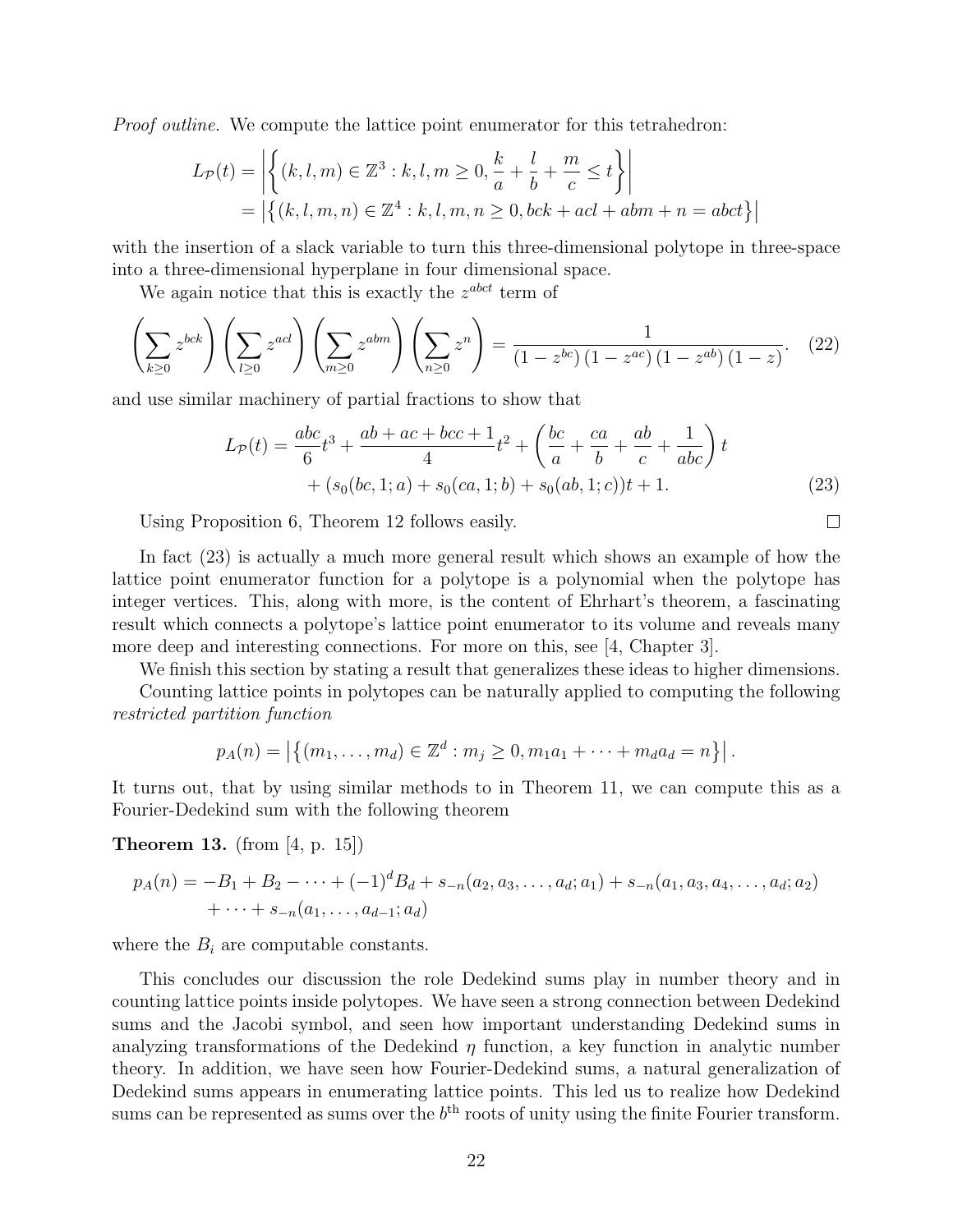### 3 Recent Questions

In this last section, we discuss modern approaches to two open problems.

#### 3.1 What Values do Dedekind Sums Take?

We are now concerned with finding the exact set  $\{s(a, b) : a, b \in \mathbb{Z}, b > 0\}$ , an open question according to [4, p. 165].

Girstmair [6] proved the following necessary condition of which fractions  $\frac{k}{q}$  appear as values of normalized Dedekind sums.

**Theorem 14.** [6] Suppose for integers  $a, b, k, q$  with  $b \ge 1, q \ge 2$  and  $(a, b) = (k, q) = 1$ , it holds that  $12s(a, b) = \frac{k}{q}$ . Then,

- If 3  $|q|$ , then 3|k.
- If 2  $/q$ , then

$$
k \equiv \begin{cases} 2 \pmod{4} & q \equiv 3 \pmod{4} \\ 0 \pmod{8} & q \text{ is a square} \\ 0 \pmod{4} & \text{otherwise.} \end{cases}
$$
 (24)

And, he conjectured the following converse.

**Conjecture 1.** [6] For integers k, q with  $q \ge 2$ ,  $(k, q) = 1$ , there exists integers a, b such that  $b \geq 1$ ,  $(a, b) = 1$  such that

$$
12s(a,b) = \frac{k}{q}
$$

if and only if the conditions in Theorem 14 hold.

It would be nice if we could prove this conjecture, as that would tell us what the set  $\{s(a, b) : a, b \in \mathbb{Z}\}\$ is. While the full proof of this does not seem currently available, Michael Kural recently  $[12]$  proved the conjecture for certain values of q.

**Theorem 15.** [12] Conjecture 1 holds for q even or a square divisible by 3 or 5.

This is nice because it allows us to once again prove Theorem 4, this time quite easily.

*Proof of Theorem 4.* Since the rationals are dense in R, let  $\frac{m}{n}$  with  $(m, n) = 1$  be any rational number. Given  $\varepsilon > 0$  we need to find  $(a, b) = 1$  such that  $(12s(a, b) - \frac{m}{n})$  $\left|\frac{m}{n}\right| \leq \varepsilon$ . By Theorem 15, let  $q \in 7$  such that 6|q. Then q is even and the conditions in 14 hold vacuously true. So, we may find a, b such that  $12s(a, b) = k/q$  for any such q and all k. So, let  $q > \frac{1}{\varepsilon}$  such that  $6n^2|q$ . And, let  $k = \frac{mq}{n} + 1$ . Since  $n^2|q$ , we know that  $\frac{mq}{n}$  is an integer divisible by q, so  $(k, q) = 1$ . Now, it suffices to check

$$
\left| \frac{k}{q} - \frac{m}{n} \right| = \left| \frac{\frac{mq}{n} + 1}{q} - \frac{m}{n} \right|
$$

$$
= \left| \frac{m}{n} - \frac{m}{n} + \frac{1}{q} \right| = \frac{1}{q} < \varepsilon.
$$

 $\Box$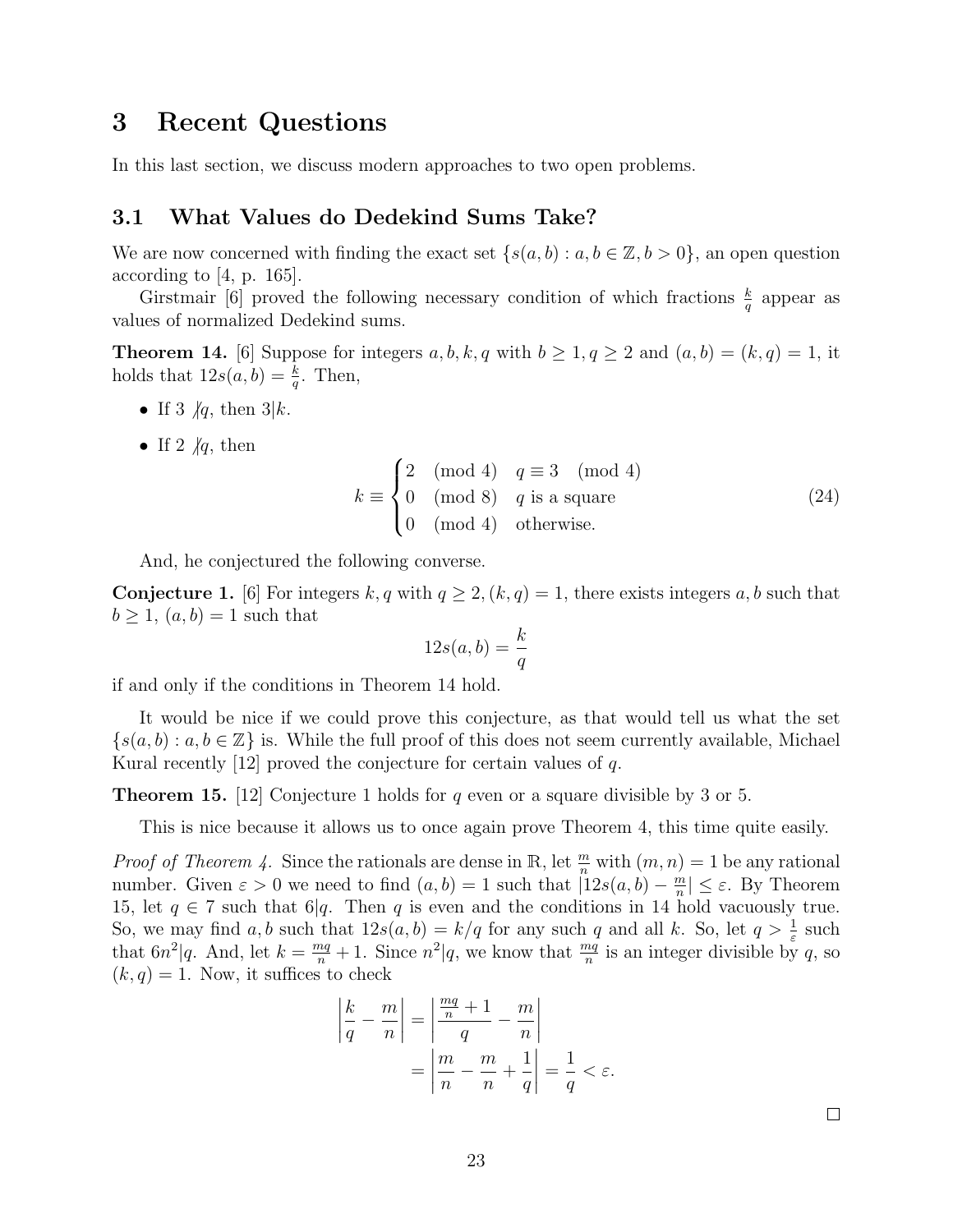## 3.2 What pairs  $a, a'$  exist such that  $s(a, b) = s(a', b)$ ?

Another open question, according to Beck and Robins [4, p. 164], is to find, for a given b, all pairs of integers  $a, a' \in \mathbb{Z}_b$  such that  $s(a, b) = s(a', b)$ . We know that by Proposition 1,  $s(a, b) = s(a', b)$  if  $aa' \equiv 1 \pmod{b}$  or  $a \equiv a' \pmod{b}$ . And, for primes, we have the following converse mentioned earlier.

**Proposition 7.** [4, p. 162] For p prime,  $s(a, p) = s(a', p)$  if and only if if  $aa' \equiv 1 \pmod{p}$ or  $a \equiv a' \pmod{p}$ .

However, by simple computation, we see that  $s(4, 25) = s(9, 25)$  and yet  $4 \cdot 9 \equiv 11$ (mod 25). Motivated by this and many other examples, we make the following conjecture for the case where  $b = p^2$  for p prime.

**Conjecture 2.** Let p be prime. If  $a, a' \in \mathbb{Z}$  such that  $(a, p^2) = (a', p^2) = 1$ , then  $s(a', p^2) =$  $s(a', p^2)$  if and only if at least one of the following holds

- $a \equiv a' \pmod{p^2}$
- $aa' \equiv 1 \pmod{p^2}$
- $a \equiv a' \equiv 1 \pmod{p}$  and  $a, a' \not\equiv 1 \pmod{p^2}$
- $a \equiv a' \equiv -1 \pmod{p}$  and  $a, a' \not\equiv -1 \pmod{p^2}$ .

While a full proof of this is currently unavailable, we can easily verify it to be true up to  $p \leq 13$  and it appears to hold for larger primes also.

This concludes our discussion of recent efforts to tackle two open problems. It seems as if Conjecture 1 very well could be true, which would answer our first question. And, it seems likely that Conjecture 2 could be true. However, the case for general b in our second question seems erratic and hard to understand. For example, even going to the case where  $b = p<sup>3</sup>$  exhibits surprising irregularity.

In this paper, we have explored the behavior of Dedekind sums through elementary properties and continued fractions. We have seen two of the major areas from which study of Dedekind sums both benefits and informs. Finally, we have seen progress towards two questions that still remain unanswered.

# References

- [1] Tom M. Apostol. Modular Functions and Dirichlet Series in Number Theory, Second Edition. Springer, New York, 1997.
- [2] M. Atiyah, The logarithm of the Dedekind η-function. Math. Ann., 278(1):335–380, 1987.
- [3] P. Bachmann. Die Elemente der Zahlentheorie, Teubner, Leipzig, 1892
- [4] Matthias Beck, Sinai Robins. Computing the Continuous Discretely. Springer, 2015.